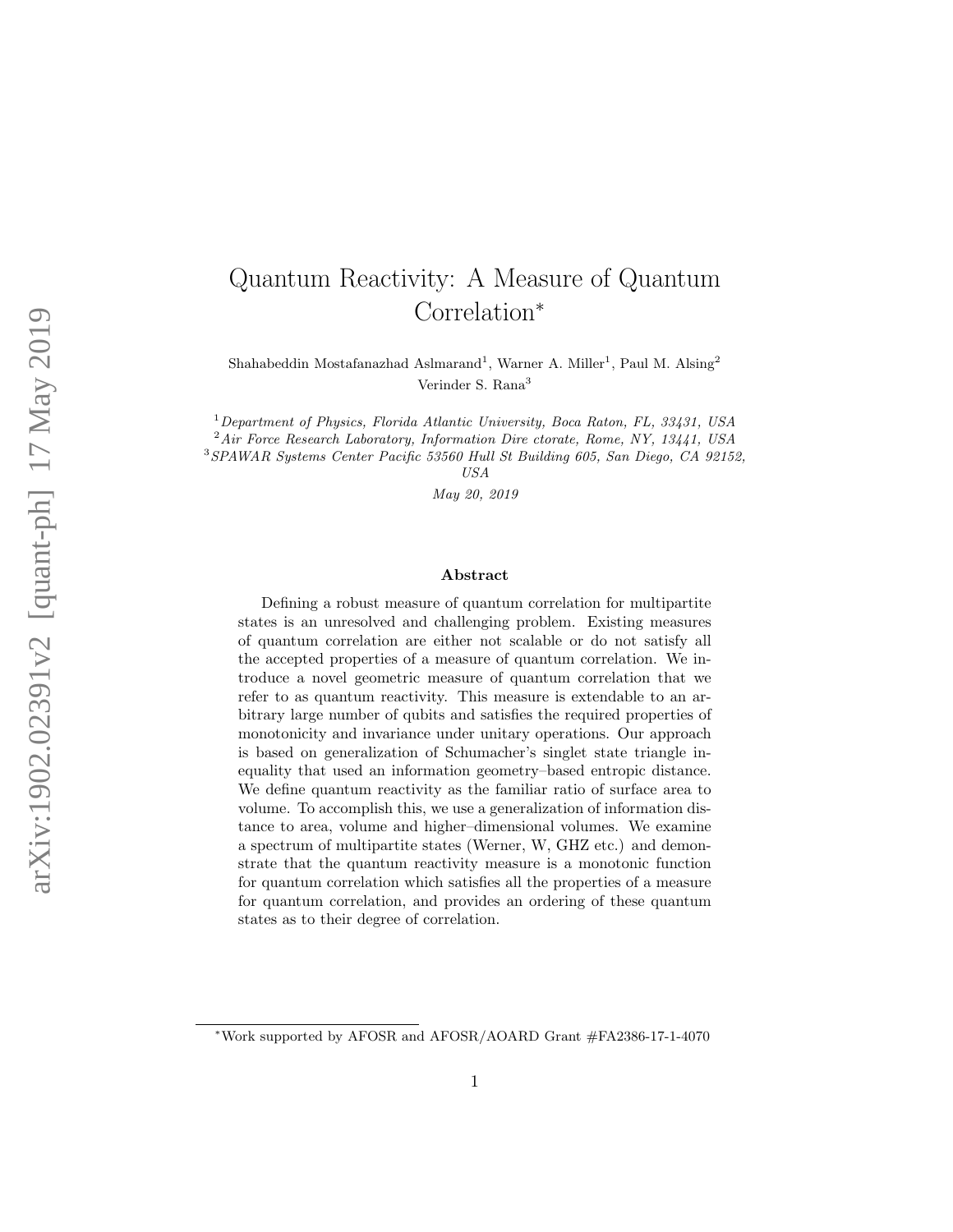### <span id="page-1-0"></span>I. Measures for Entanglement and Correlations

Quantum correlation is widely recognized as a key resource for quantum computing, and quantifying this resource is important for this field [\[1\]](#page-20-0). Quantum correlation encompasses a broader class of correlations than quantum entanglement. While it is important to continue to explore entanglement measures as a primary focus as the resource for quantum computing. Nevertheless, states that are not entangled can contain quantum correlations, and this stronger than classical correlation may be advantageous for some quantum computing applications, e.g. quantum non–locality without entanglement [\[2,](#page-20-1) [4,](#page-20-2) [3,](#page-20-3) [5\]](#page-20-4). In addition it was demonstrated that separable states can potentially scale more favorably than classically allowed [\[6\]](#page-21-0). Therefore, in this manuscript we will concentrate on the broader class of measures of quantum correlation. Among many applications, the utility of quantum correlation is clearly revealed in quantum cryptography [\[7\]](#page-21-1), quantum dense coding [\[8\]](#page-21-2), and quantum teleportation [\[9\]](#page-21-3). Furthermore, quantum correlation has the potential to optimize classical communication by reducing its complexity [\[10\]](#page-21-4). For example, the computational power of a quantum network is related to its degree of quantum correlation [\[2\]](#page-20-1). These examples suggest that a scalable measure of correlation that can identify regions containing a high degree of quantum correlation within a quantum network can be important for quantum computing. However, this has proven to be a formidable problem. In particular, quantum correlation in multipartite states has exponentially increasing complex structure — the correlations exist in a Hilbert space of exponentially–large dimension [\[11\]](#page-21-5).

It is widely accepted that such a measure of quantum correlation should satisfy following two properties [\[12\]](#page-21-6).

- 1. It should be monotonic, i. e. non-increasing under local operations and classical communication (LOCC).
- 2. It should be invariant under the unitary operators.

It's possible to partition measures of correlation into two different class, measures that capture quantum correlation directly, and measures that are capturing quantum entanglement. We briefly summarize these two classes of measures by focusing on concurrence and discord, and we also suggest that the quantum reactivity measure proposed Sec. [IV](#page-12-0) might be a useful tool to probe quantum correlation. In Sec. [IV](#page-12-0) we also provide a comparison of the three measures (concurrence, discord and reactivity) for a bipartite Werner state as illustrated in Fig. [1](#page-2-0)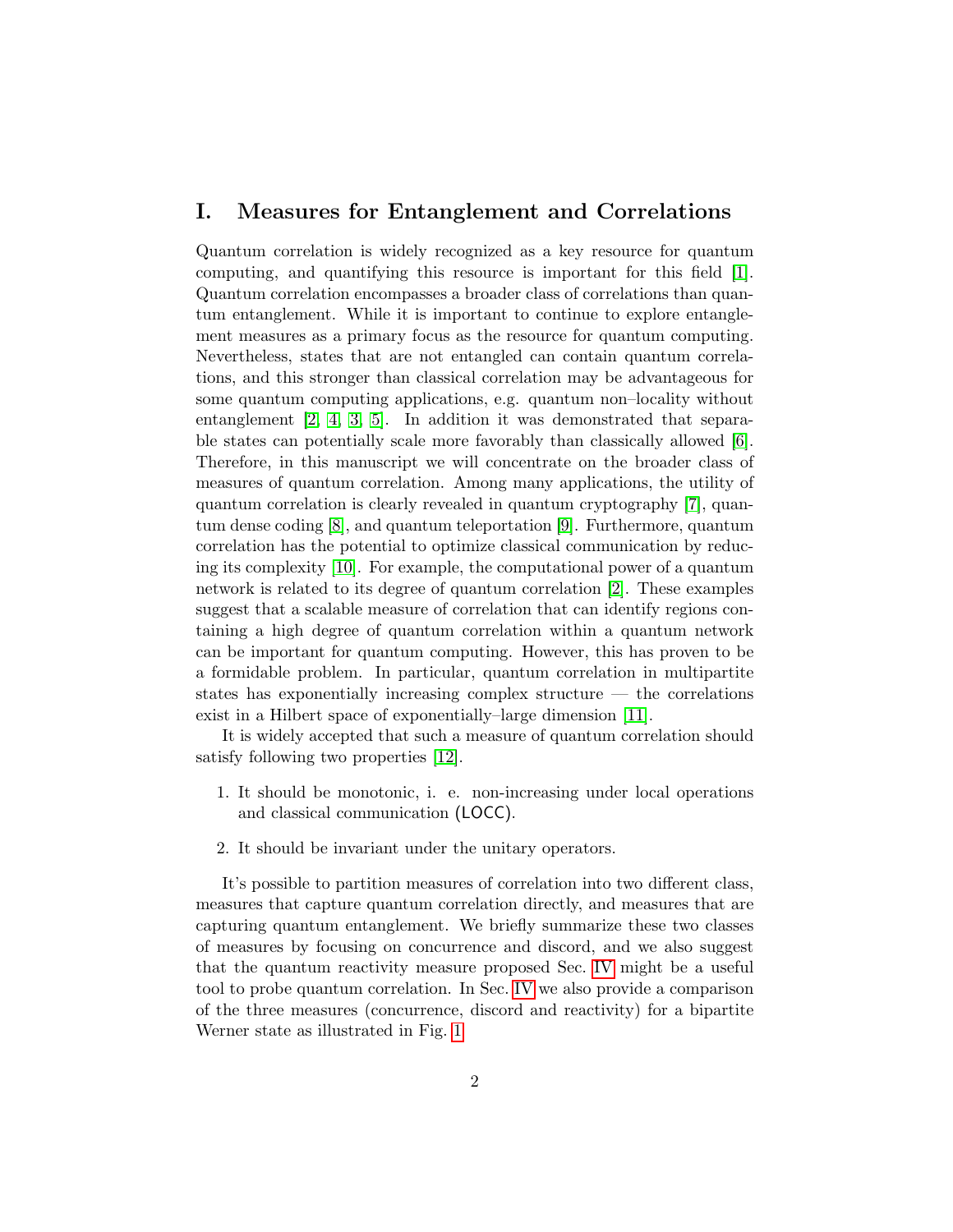

<span id="page-2-0"></span>Figure 1: This figure shows the change in the reactivity (solid line), discord(dotted line), concurrence(dash line) with respect to the entanglement parameter  $\lambda$ . State is maximally entangled when  $\lambda = 1$ . This will be discussed in detail in Sec. [IV.1.](#page-13-0)

Concurrence is perhaps the most well known in the class of measures of entanglement, and it captures precisely the onset of entanglement. This measure of entanglement was first suggested by Scott Hill and William K. Wootters [\[13\]](#page-21-7). Concurrence is an entanglement monotone defined for a mixed state of two qubits, where

$$
C(\rho) := \max\left(0, \sqrt{\lambda_1} - \sqrt{\lambda_2} - \sqrt{\lambda_3} - \sqrt{\lambda_4}\right),\tag{1}
$$

and  $\{\lambda_j\}_{j=1,2,3,4}$  are the corresponding eigenvalue of  $\tilde{\rho}$  in descending order  $(\lambda_1 \geq \lambda_2 \geq \lambda_3 \geq \lambda_4)$ , and  $\tilde{\rho} := (\sigma_y \otimes \sigma) \rho^*(\sigma_y \otimes \sigma_y)$ .<br>The matigation behind this definition of concurrence

The motivation behind this definition of concurrence is to provide a measure of the degree of non–separability of the quantum state as a distance. The concurrence is zero when the state is separable and when it is non zero it provides a measure of how far this state is from achieving separability.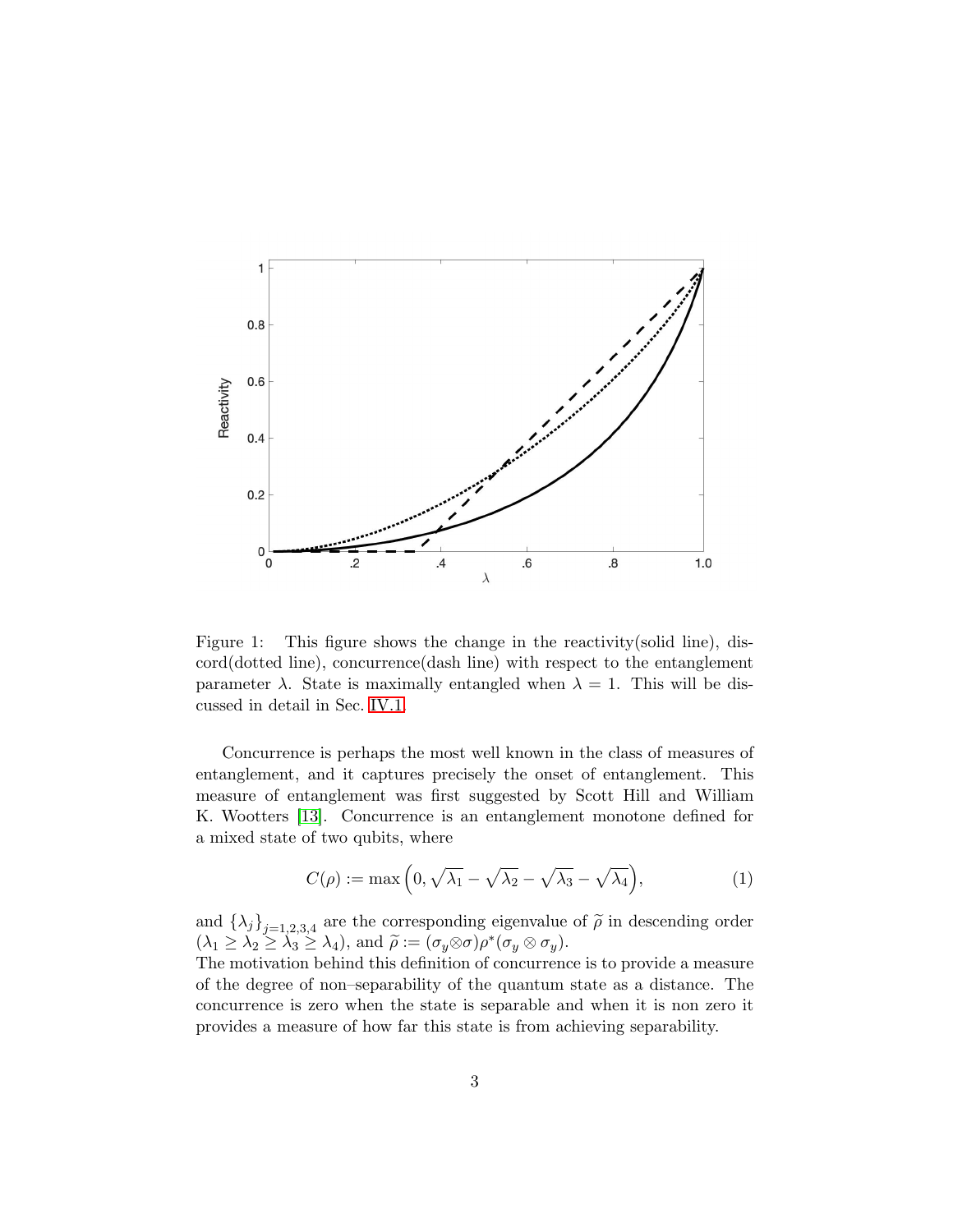The second measure we outline is quantum discord. Discord was introduced by Ollivier and Zurek and is an entropic measure [\[14\]](#page-21-8). It captures quantum correlation even when there is no quantum entanglement. They illustrated this on the Werner state (Fig. [1\)](#page-2-0). Their definition was motivated by the incompatibility of classical and quantum mutual information. In particular, the two equivalent classical expressions for mutual information,

<span id="page-3-0"></span>
$$
I(A;B) := H(A) + H(B) - H(A,B),
$$
\n(2)

and

<span id="page-3-1"></span>
$$
J(A;B) = H(A) - H(A|B),\tag{3}
$$

differ when applied to quantum states. Here  $H(A)$  is the information entropy,  $H(A, B)$  the joint entropy and  $H(A|B)$  the conditional entropy. The conditional entropy measures the uncertainty left in A after the value of B is known (presumably by a measurement). Eqs. [2](#page-3-0) and [3](#page-3-1) are equal to each other for classical probability distributions; however, when we calculate them for quantum systems using von Neumann entropy

$$
I(\rho_{AB}) = S(\rho_A) + S(\rho_B) - S(\rho_{AB})
$$
\n(4)

$$
J_A(\rho_{AB}) = S(\rho_B) - S(\rho_{AB|\Pi^A})
$$
\n(5)

J and I are not ordinarily equal. This disparity led to the definition of quantum discord

$$
D_A(\rho) : L = I(\rho) - \max_{\{\Pi_j^A\}} J_{\{\Pi_j^A\}}(\rho). \tag{6}
$$

The most noticeable characteristic of discord is that it can be non zero for a separable state. Thus, the absence of entanglement is not necessarily equivalent to the absence of quantum correlation.

They are many measures of quantum correlations in addition to discord, and there are many measures for entanglement other than concurrence.[\[12,](#page-21-6) [15,](#page-21-9) [16\]](#page-21-10) However, these measures each have their own problems. Concurrence measures entanglement but is not sensitive to the quantum correlations that may exist in separable states, and it's not scalable to a larger number of qubits. Discord, on the other hand, is scalable to a larger number of qubits but it's not necessarily non-increasing under LOCC. Consequently, we feel it is important to explore different approaches to this problem, especially given its importance to the field of quantum computing. Therefore, we introduce quantum reactivity in this manuscript.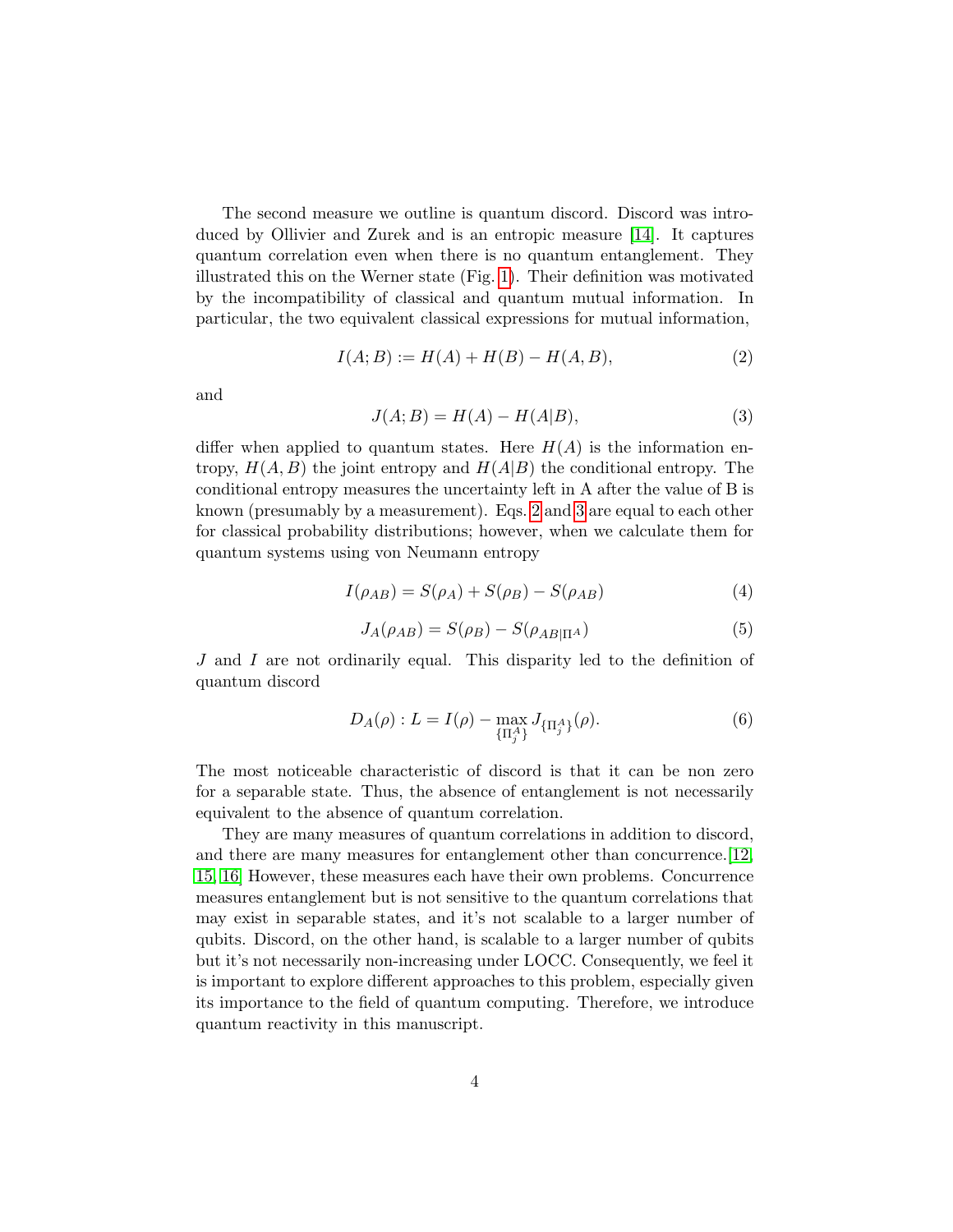In this paper we focus on a unique geometric rendering of entanglement that was first introduced by Schumacher [\[17\]](#page-21-11). He constructed a geometry based on the measurement outcomes on an ensemble of identical bipartite quantum states. The quadrilateral geometry he constructed captured the entanglement of the singlet state through a Shannon-based entropic measure of distance. This may seem surprising at first; however, he introduced a pair of detectors for each of the two entangled qubits. Alice measures one of the two qubits by choosing randomly between two detectors labeled  $A_1$  and  $A_2$ , and Bob does the same with detectors labeled  $B_1$  and  $B_2$ . This enabled him to construct the quadrilateral with edges,  $\overline{A_1B_1}$ ,  $\overline{B_1A_2}$ ,  $\overline{A_2B_2}$  and  $\overline{A_1B_2}$ , where Schumacher demonstrated that for certain settings of the detectors, the direct distance between A1 and  $B_2$  is longer than the sum of the three other indirect distances. Entanglement is related to the geometry!

We generalize Schumacher's bipartite geometry to multipartite systems by extending the definition of information distance, too information area, volume and higher–dimensional volumes [\[18,](#page-21-12) [19\]](#page-22-0). This allows one to calculate the quantum reactivity that we define as the average of surface area divided by average over volume. The average is taken over over all possible measurement basis. We show here that the quantum reactivity is sensitive to quantum correlations, and it is expressed using Shannon-based entropic volumes defined over the space of measurement outcomes. In an accompanying manuscript  $[20]$ , we showed that the quantum reactivity is  $(1)$ a monotonically increasing function of quantum correlation, i. e. a nonincreasing under LOCC, (2) invariant under unitary transformations. The mean averaging makes our measure independent of choice of measurement basis, in other words, our measure of correlation only depend on the inherent correlation of quantum state. In this manuscript we introduce our geometric measure of quantum reactivity. In Sec. [II,](#page-5-0) we describe a generalization of Schumacher's geometry to higher-dimensional multipartite quantum states. Following this, in Sec. [III,](#page-9-0) we provide an illustrative example of a generalization of the Schumacher geometry for the the  $|GHZ\rangle$  tripartite state. In Sec. [IV](#page-12-0) we define reactivity for a multipartite state, and we apply this to a spectrum of multipartite states (bipartite and tripartite Werner state, four-qubit Werner state, as well as a modified Werner state). Finally, in Sec. [V](#page-19-0) we discuss future questions that we will explore by using quantum reactivity.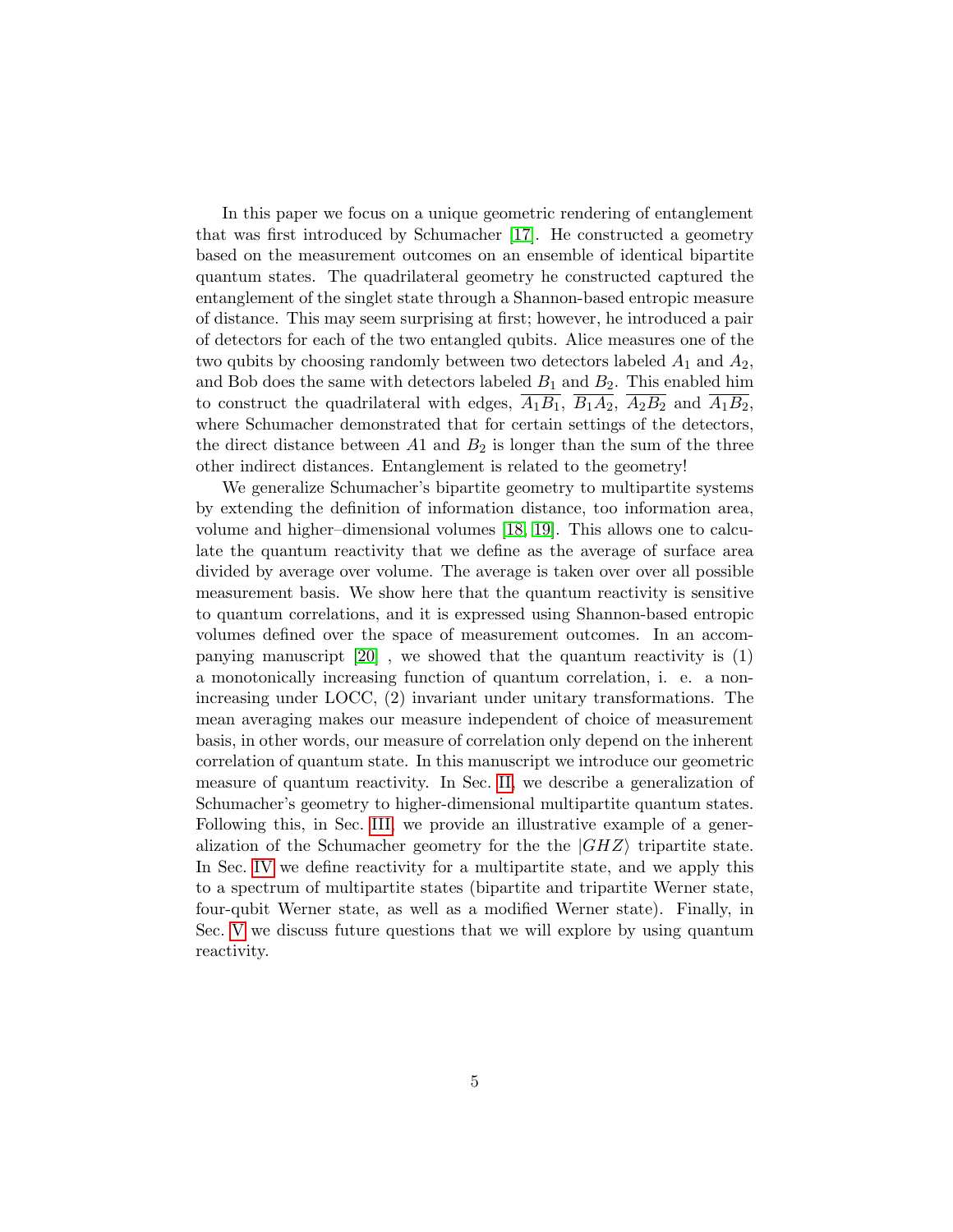# <span id="page-5-0"></span>II. Quantum Geometry in the Space of Measurements

The assertion of John Archibald Wheeler that "No elementary quantum phenomenon is a phenomenon until it is brought to close by an irreversible act of amplification." was inspired by Niels Bohr. This point of view, together with the Principle of Complementarity, is at the very heart of Wheeler's Itfrom-Bit framework [\[21\]](#page-22-2). Here we explore a spectrum of quantum networks within this information-centric geometric landscape. The quantum network is a multipartite state with  $d$  qubits that can contain entanglement and be mixed. Observers create a "space of measured data" from repeated experiments over a set of identically-prepared quantum states. Each observer records a "1" if their detector triggers, otherwise a "0" is recorded. This generates a string of 1's and 0's at each detector as illustrated in Fig. [2.](#page-6-0) The string of numbers can be represented by a binary random variable. The observers may have more than one detector, and therefore each observer may acquire more than one binary random variable. Once these random variables are formed, we can apply an information geometry measure of distance, area, volume and d-volumes to the network of observers [\[19,](#page-22-0) [22,](#page-22-3) [23,](#page-22-4) [24,](#page-22-5) [25\]](#page-22-6). Following Schumacher, these measures are defined using the familiar Shannon expression for conditional entropy that will be described in this section [\[17,](#page-21-11) [26\]](#page-22-7).

What is unique to our definition of quantum information geometry is that we project the qudit state into a classical space of a  $d$ -dimensional joint probability distribution. We make repeated measurements on an ensemble of identically-prepared quantum states to produce this probability distribution. From this distribution we can calculate all other marginal or joint probability distributions. In this sense we are constructing a functional from the quantum density matrix to a classical distribution; we are essentially "*probing the quantum state within a space of measurements.*"[\[18\]](#page-21-12) We describe this in detail below after we discuss novel entropic geometry constructions.

We construct our reactivity based on information geometry [\[19\]](#page-22-0). The fundamental quantity of any information theory is information entropy. The entropy,  $H(X)$  is a function of the probability spectrum of values of a random variable X. Similar to Schumacher, we use Shanon's entropy  $[26]$  where

$$
H(X) = -\sum_{i=1}^{s} p(x_i) \ln p(x_i),
$$
\n(7)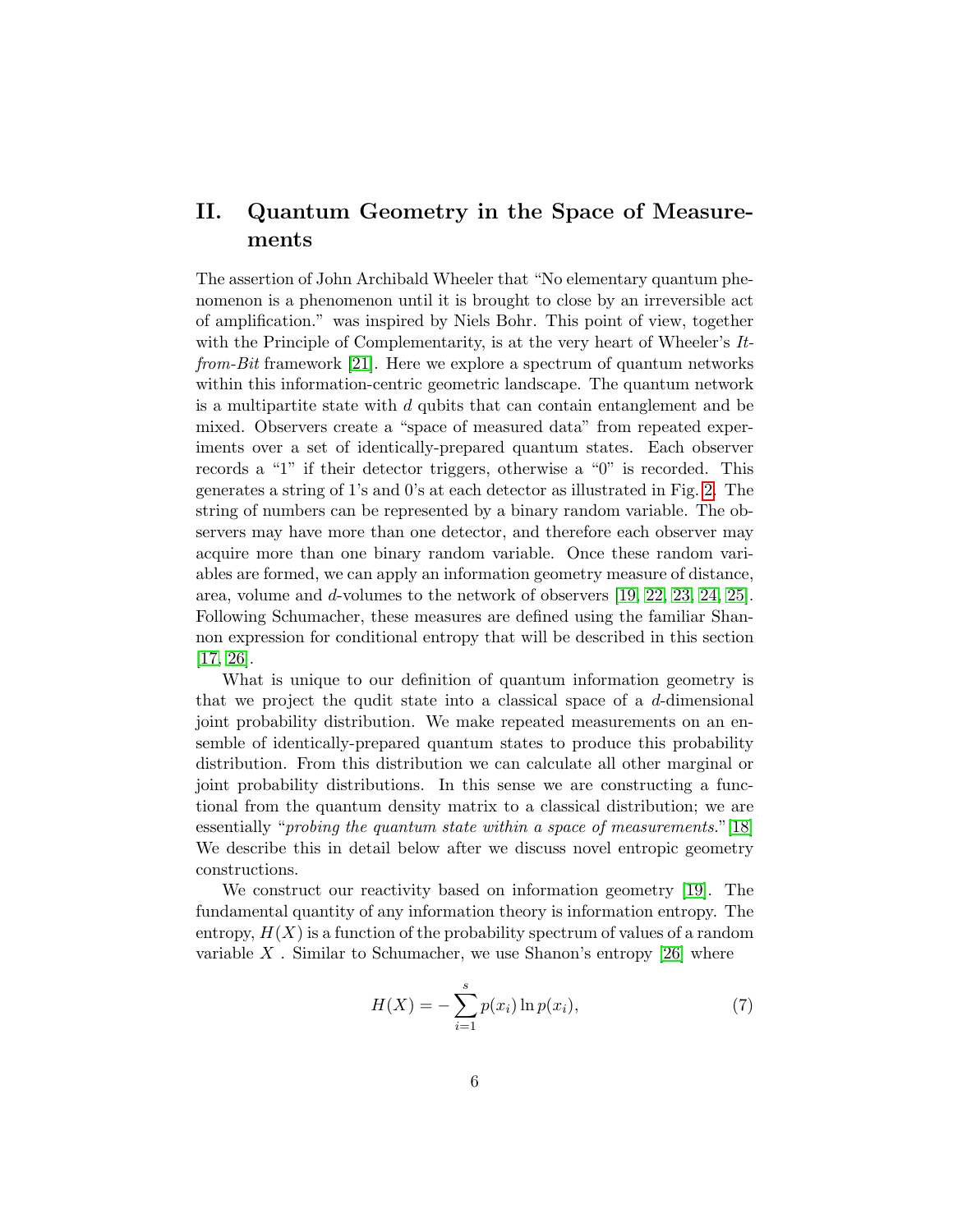

<span id="page-6-0"></span>Figure 2: An illustration of a simplicial geometry representation of a four– qubit state illustrated by the four photons emanating from the center of the tetrahedron (arrows). The tetrahedral geometry emerges from a recording of measurements made by  $A, B, C$  and  $E$  over an ensemble of identically prepared states. At each observer their string of 1's and 0's form a binary random variable, the combination forms a joint probability distribution from which we can define the complete geometry of the tetrahedron. Here tetrahedron is parameterized by the eight Stoke parameters of the detectors of our four observers.

for an s-state random variable. Here  $p(x_i) = p(X = x_i)$  is the probability that the random variable X has the value  $x_i$ . Probability measures uncertainty about the occurrence of a single event, but entropy provides a measure of the uncertainty of a collection of events. In other words, the  $H(X)$  is a measure of the uncertainty associated with the probability distribution over  $X$ .

The entropy is the largest when our uncertainty of the value of the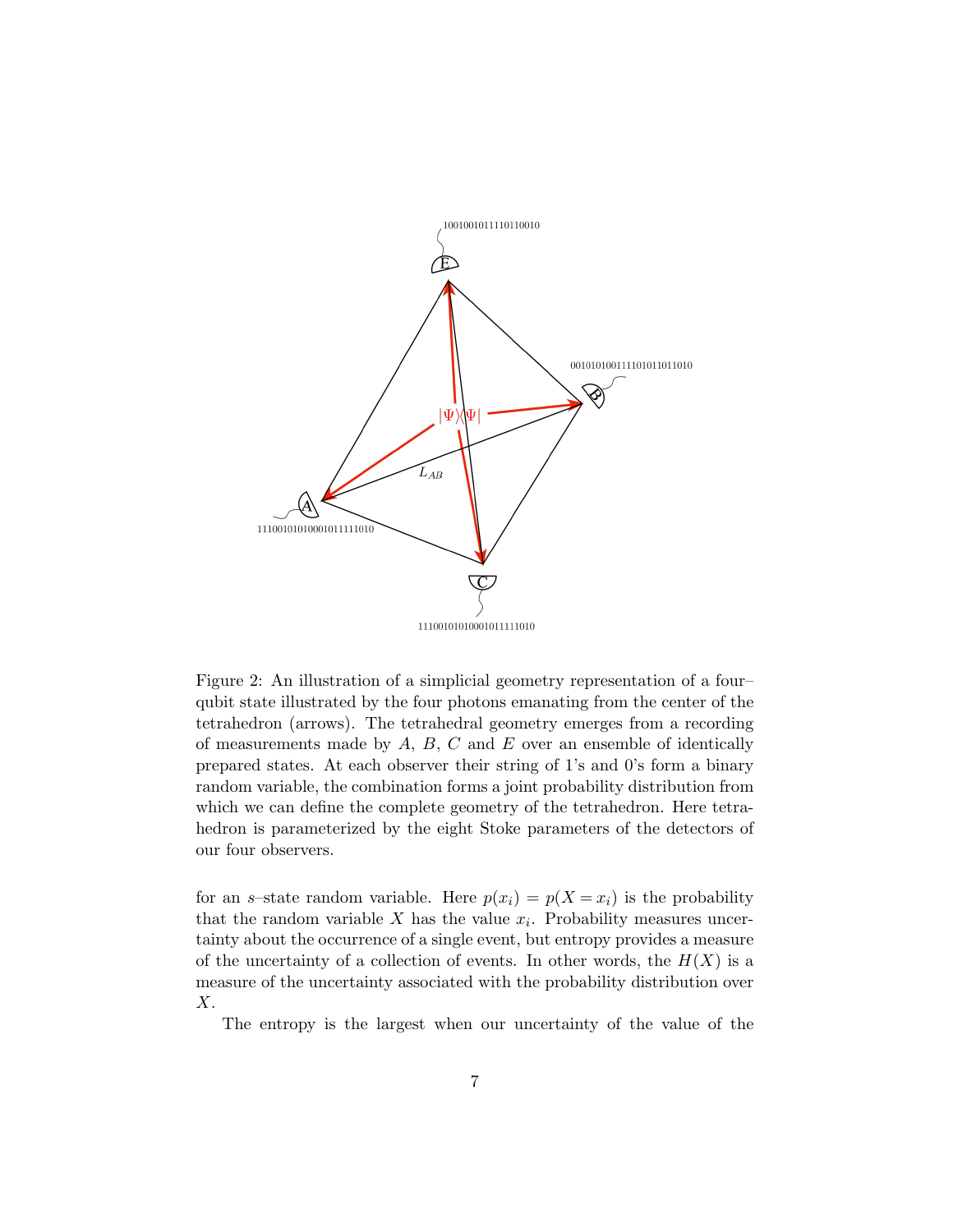random variable is complete (e.g. uniform distribution of probabilities), and the entropy is zero if the random variable always takes on the same value. These bound the possible values for entropy,

$$
0 \le H(X_i) \le \log(s). \tag{8}
$$

For example, consider an electron with two possible configurations, up and down. In the most general quantum state is the normalized superposition state

$$
|\psi\rangle = c_1|\!\uparrow\rangle + c_2|\!\downarrow\rangle \tag{9}
$$

$$
P(x_i) = \begin{cases} \uparrow & \text{with probability} \quad |c_1|^2\\ \downarrow & \text{with probability} \quad |c_2|^2 \end{cases} . \tag{10}
$$

The entropy of this 2–state probability distribution is

$$
H(X) = -\sum_{i=1}^{2} P(x_i) \log_2 P(x_i) = -|c_1|^2 \log_2(|c_1|^2) - |c_2|^2 \log_2(|c_2|^2).
$$
\n(11)

In the case that  $|c_2|^2 = |c_1|^2 = \frac{1}{2}$  $\frac{1}{2}$ ,  $H(X)$  will equal to 1. This entropy obeys a set of special properties for an s–state random variable:

- 1.  $H(X) \geq 0$ , with equality if one outcome has probability 1.
- 2.  $H(X) \leq \ln s$ , where s is the number of possible outcomes for X, with equality if each outcome has probabilities  $1/s$ .
- 3.  $H(X, Y) \ge H(X)$ , where  $H(X, Y)$  is the joint information for X and  $Y$ .
- 4.  $H(X, Y) \leq H(X) + H(Y)$  with equality if X and Y are independent.

These properties make it possible to define an information geometry measure. It is also useful to use the conditional entropy

<span id="page-7-1"></span>
$$
H(X|Y) = H(X,Y) - H(Y)
$$
\n(12)

that measures the uncertainty of  $X$  after  $Y$  is known. We use these entropies to build our geometrical structure. There are many possible definitions; however, in this paper we follow Schumacher, and use an extension of the Shannon-based information distance defined by Rokhlin[\[22\]](#page-22-3) and Rajsk[\[23\]](#page-22-4) (RR) where

<span id="page-7-0"></span>
$$
\mathcal{D}_{AB} = H_{A|B} + H_{B|A} = 2H_{AB} - H_A - H_B. \tag{13}
$$

This information distance is a proper metric since,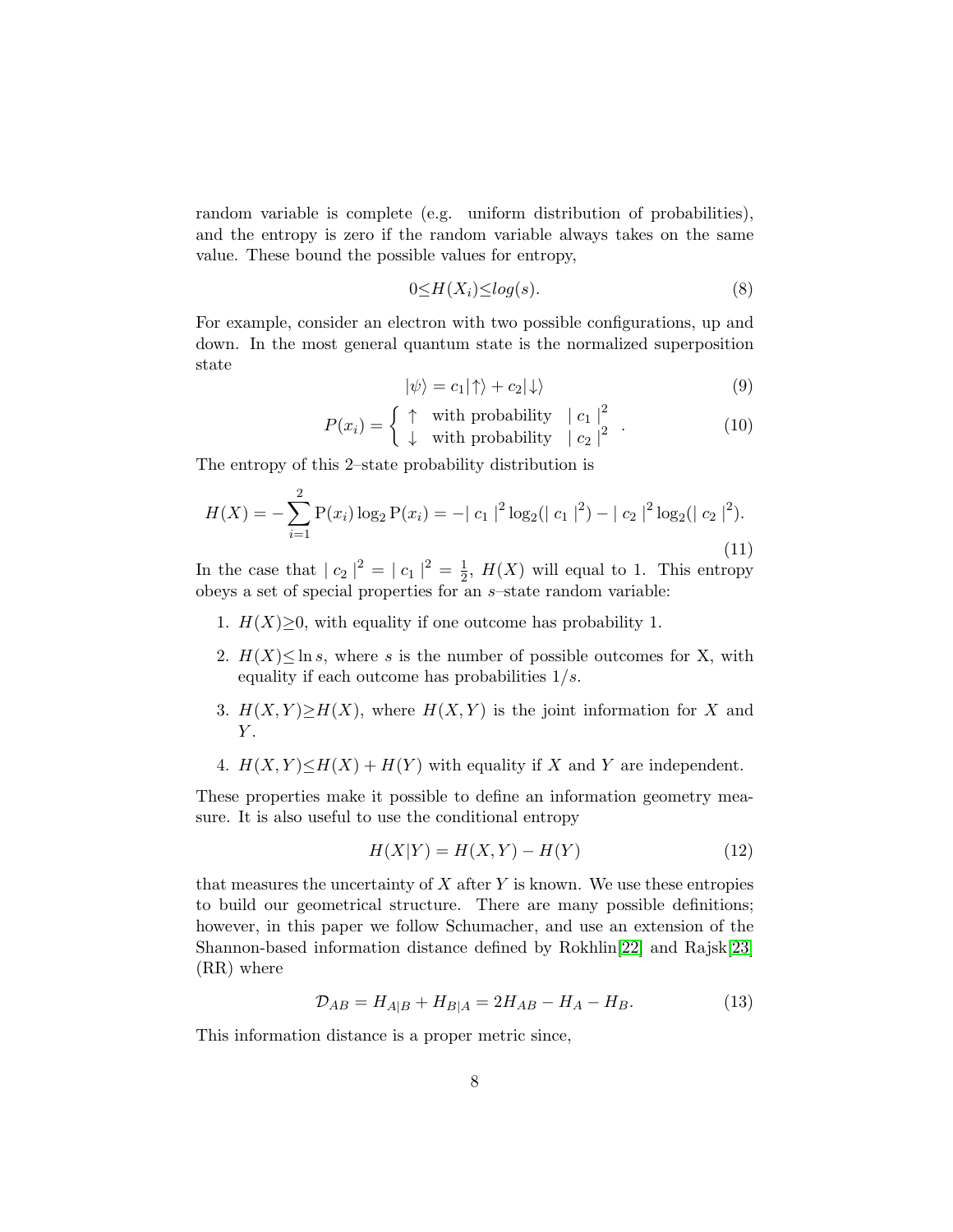- 1. It is constructed to be symmetric,  $\mathcal{D}_{AB} = D_{BA}$
- 2. It obeys the triangle inequality,  $\mathcal{D}_{AB} \geq \mathcal{D}_{AC} + \mathcal{D}_{CB}$ .
- 3. It is non-negative,  $\mathcal{D}_{AB} \geq 0$ , and equal to 0 when  $A=B$ .

In the case that  $A$  and  $B$  are uncorrelated

$$
H_{AB} = H_A + H_B \tag{14}
$$

and the distance obtains its maximal permissible value

$$
\mathcal{D}_{AB} = H_A + H_B. \tag{15}
$$

Our choice of metric is not unique. Different choices can give distinct behavior [\[27\]](#page-22-8). In this manuscript we use the RR metric.

In addition to the information distance, we can analogously assign an information area to geometry of measurement space,[\[18,](#page-21-12) [19,](#page-22-0) [24\]](#page-22-5) where

<span id="page-8-0"></span>
$$
A_{ABC} = H_{A|BC} H_{B|CA} + H_{B|CA} H_{C|AB} + H_{C|AB} H_{A|BC}.
$$
 (16)

This can be generalized to higher-dimensional simplexes, e.g. the information volume for a tetrahedron

<span id="page-8-1"></span>
$$
\mathcal{V}_{ABCD} := H_{A|BCD} H_{B|CDA} H_{C|DAB} + H_{B|CDA} H_{C|DAB} H_{D|ABC}
$$
  
+
$$
H_{C|DAB} H_{D|ABC} H_{A|CDB} + H_{D|ABC} H_{A|BCD} H_{B|CDA}
$$
 (17)

is a natural generalization of Eq. [16.](#page-8-0)[\[18,](#page-21-12) [19,](#page-22-0) [24\]](#page-22-5).

For classical probability distributions, we showed that these formulas are well defined and have all of the requisite symmetries, positivity, bounds and structure usually required for such formula [\[19\]](#page-22-0). Each of these geometric measures are bounded,

$$
0 \le D_{AB} \le H_A + H_B \le 2\log s,\tag{18}
$$

$$
0 \le \mathcal{A}_{ABC} \le 3(\log s)^2,\tag{19}
$$

$$
0 \le \mathcal{V}_{ABCD} \le 4(\log s)^3. \tag{20}
$$

The minimum values occur when the random variables are completely correlated, and their maximum values obtained when the random variables are completely uncorrelated.

We use the information distance, area and volume defined on the "space of measurements" to define a curvature–based definition of quantum correlation that we refer to as reactivity. We have found that such curvature measures provide a relationship between the curvature of the "space of measurements" and the quantum correlation of the underlying quantum system. We find that quantum entanglement is reactive.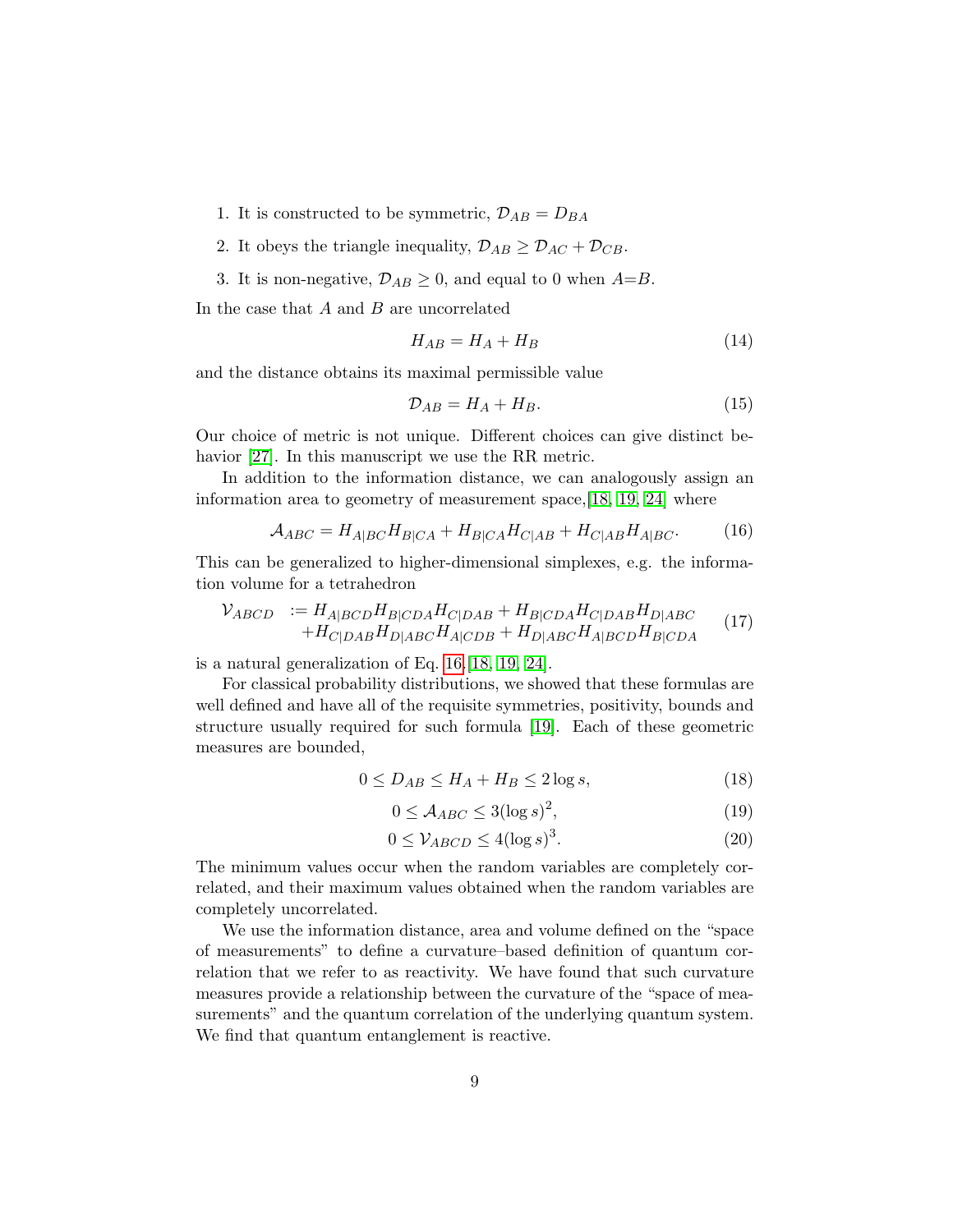# <span id="page-9-0"></span>III. An Illustrative Example: The Information Geometry of a Three Qubit State

We find it useful to introduce our approach by focusing on the maximally– entangled qutrit state, namely:

<span id="page-9-1"></span>
$$
|GHZ\rangle = \frac{1}{\sqrt{2}} (|111\rangle + |000\rangle). \tag{21}
$$

For this state we can calculate the information geometry using Eqs. [13–](#page-7-0)[17.](#page-8-1) This is a three qubit state. One qubit is sent to Alice  $(A)$ , one to Bob  $(B)$  and the third to Charlie  $(C)$ . A, B and C prepare a large ensemble (N copies) of identically prepared states Eq. [21,](#page-9-1) The three observers each choose a measurement basis. They then measure the initial state (Eq. [21\)](#page-9-1) with their choice of detector settings. The observers record their digital measurements. In particular they record a "1" if their detector registers an event, otherwise they record a "0" and keep their order in time. This procedure produces an ordered string of 0's and 1's of length N. After these measurements,  $A$ ,  $B$  and  $C$  each has generated a binary random variable. Together, A, B and C form a joint probability distribution,

<span id="page-9-2"></span>
$$
p(A = a_i, B = b_i, C = c_i) \text{ with } a_i, b_i, c_i \in \{0, 1\}. \tag{22}
$$

This gives the probability that  $A$ 's detector,  $B$ 's detector and  $C$ 's detector will measure the values  $a_i$ ,  $b_i$  and  $c_i$ ; respectively. From this joint distribution we can define entropy and extract the information geometry. We can calculate the three information distances as well as the information area formed by  $A, B$  and  $C$ .

Let us suppose A oriented her detector at the Stokes angles  $\theta_a$  and  $\varphi_a$ , that B oriented his apparatus at angles  $\theta_b$  and  $\varphi_b$  and C oriented his apparatus at angels  $\theta_c$  and  $\varphi_c$ . The measurement operator for each of these detectors are

$$
M_A = \frac{1}{2} \left( I + \cos(\theta_a) \sigma_z + \sin(\theta_a) \sin(\varphi_a) \sigma_y + \sin(\theta_a) \cos(\varphi_a) \sigma_x \right) \otimes I \otimes I,
$$
  
(23)  

$$
M_B = I \otimes \frac{1}{2} \left( I + \cos(\theta_b) \sigma_z + \sin(\theta_b) \sin(\varphi_b) \sigma_y + \sin(\theta_b) \cos(\varphi_b) \sigma_x \right) \otimes I,
$$
  
(24)  

$$
M_C = I \otimes I \otimes \frac{1}{2} \left( I + \cos(\theta_c) \sigma_z + \sin(\theta_c) \sin(\varphi_c) \sigma_y + \cos(\varphi_c) \sin(\theta_c) \sigma_x \right).
$$
  
(25)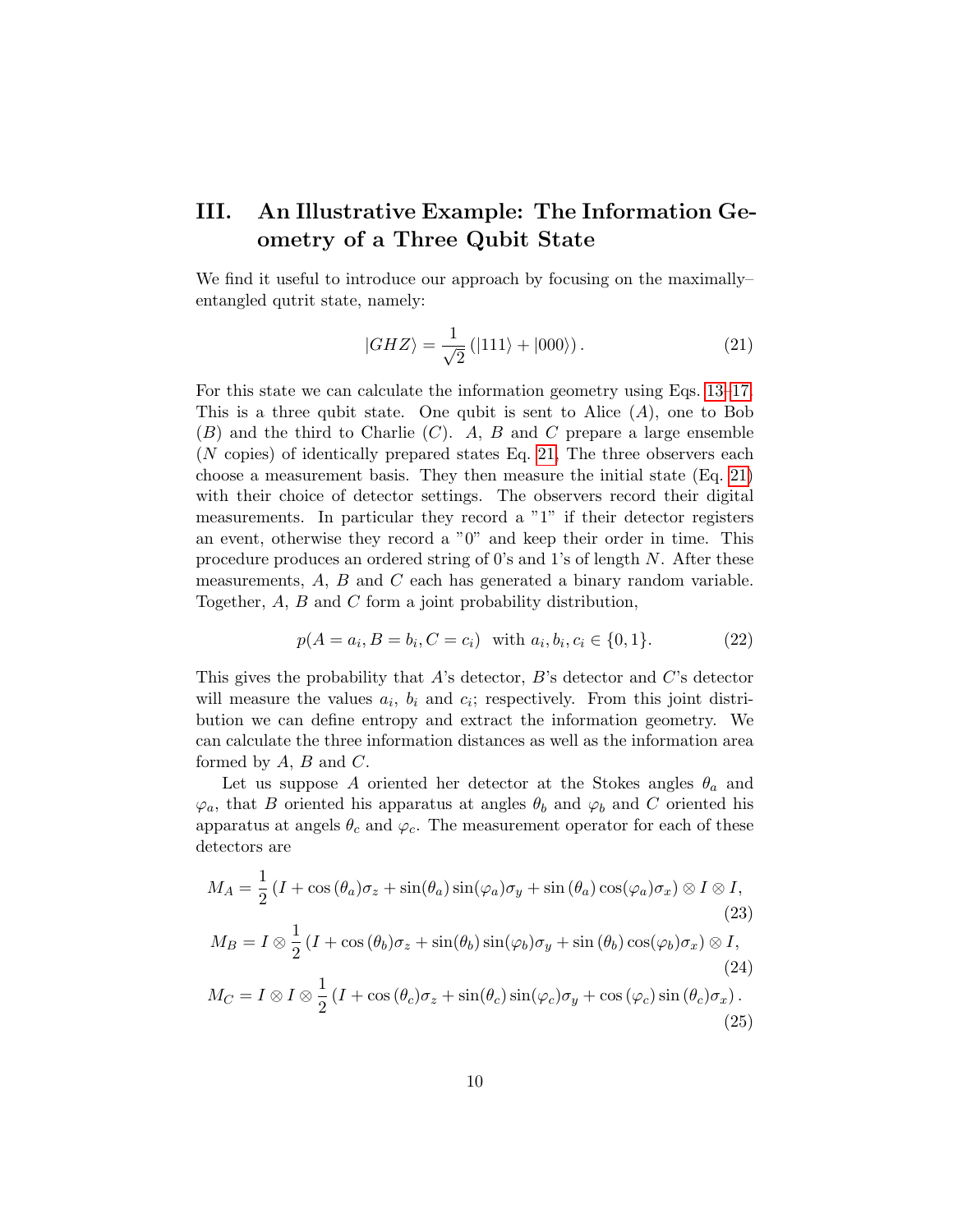These measurements directly yield the joint probability (Eq. [22\)](#page-9-2), as well as all the pairwise probabilities, e.g.  $p(A = a_i, B = b_i)$  and individual probabilities, e.g.  $p(A = a_i)$ . This in turn is sufficient to determine all the entropies and conditional entropies. Without loss of generalization, we choose to simplify our expressions by fixing  $A$ 's detector to the Stokes parameters  $\theta_a = \varphi_a = 0$ . The eight joint probabilities from the three measurements on this entangled state  $M_A \otimes M_B \otimes M_C|GHZ\rangle$  are:

$$
p(A = 1, B = 1, C = 1) = \frac{1}{2}\cos^2(\theta_b)\cos^2(\theta_c),
$$
 (26)

$$
p(A = 0, B = 1, C = 1) = \frac{1}{2}\sin^2(\theta_b)\sin^2(\theta_c),
$$
 (27)

$$
p(A = 1, B = 1, C = 0) = \frac{1}{2}\cos^{2}(\theta_{b})\sin^{2}(\theta_{c}),
$$
\n(28)

$$
p(A = 0, B = 1, C = 0) = \frac{1}{2}\sin^2(\theta_b)\cos^2(\theta_c),
$$
 (29)

$$
p(A=1, B=0, C=1) = \frac{1}{2}\sin^2(\theta_b)\cos^2(\theta_c),
$$
\n(30)

$$
p(A = 0, B = 0, C = 1) = \frac{1}{2}\cos^{2}(\theta_{b})\sin^{2}(\theta_{c}),
$$
\n(31)

$$
p(A = 1, B = 0, C = 0) = \frac{1}{2}\sin^2(\theta_b)\sin^2(\theta_c),
$$
\n(32)

$$
p(A = 0, B = 0, C = 0) = \frac{1}{2}\cos^{2}(\theta_{b})\cos^{2}(\theta_{c})
$$
\n(33)

Tracing these joint probability over each observer yields the twelve pairwise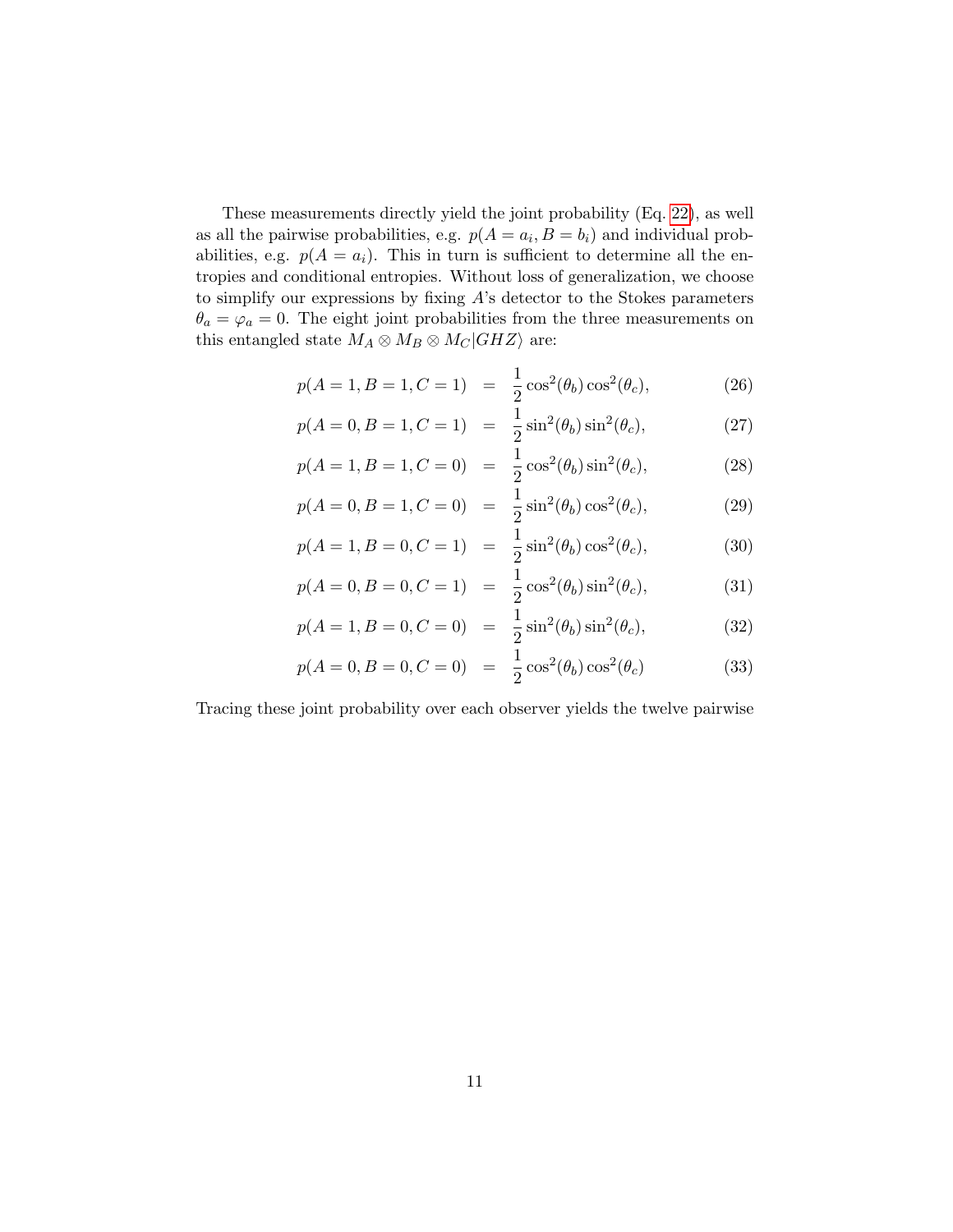joint probabilities,

$$
p(A = 1, B = 1) = \frac{1}{2}\cos^2(\theta_b),
$$
\n(34)

$$
p(A = 1, B = 0) = \frac{1}{2}\sin^2(\theta_b),
$$
\n(35)

$$
p(A = 1, C = 1) = \frac{1}{2}\cos^2(\theta_c),
$$
\n(36)

$$
p(A = 1, C = 0) = \frac{1}{2}\sin^2(\theta_c),
$$
\n(37)

$$
p(A = 0, B = 1) = \frac{1}{2}\sin^2(\theta_b),
$$
\n(38)

$$
p(A = 0, B = 0) = \frac{1}{2}\cos^2(\theta_b),
$$
\n(39)

$$
p(A = 0, C = 1) = \frac{1}{2}\sin^2(\theta_c),
$$
\n(40)

$$
p(A = 0, C = 0) = \frac{1}{2}\cos^2(\theta_c),
$$
\n(41)

$$
p(B = 1, C = 1) = \frac{1}{2} \left( \cos^2(\theta_b) \cos^2(\theta_c) + \sin^2(\theta_b) \sin^2(\theta_c) \right), \quad (42)
$$

$$
p(B = 1, C = 0) = \frac{1}{2} \left( \cos^2(\theta_b) \sin^2(\theta_c) + \sin^2(\theta_b) \cos^2(\theta_c) \right), \quad (43)
$$

$$
p(B = 0, C = 1) = \frac{1}{2} \left( \sin^2(\theta_b) \cos^2(\theta_c) + \cos^2(\theta_b) \sin^2(\theta_c) \right), \quad (44)
$$

$$
p(B = 0, C = 0) = \frac{1}{2} \left( \cos^2(\theta_b) \cos^2(\theta_c) + \sin^2(\theta_b) \sin^2(\theta_c) \right). \tag{45}
$$

Finally, tracing the joint probability over all pairs of observers gives us the six probabilities for the measurement outcomes of  $A, B$  and  $C$  to be

$$
p(A = a_i) = p(B = b_i) = p(C = c_i) = \frac{1}{2}.
$$
\n(46)

From these probabilities we find the entropies. The joint entropy  ${\cal H}_{ABC}$  of our three observers is

$$
H_{ABC} = 1 - \cos^2(\theta_b) \cos^2(\theta_c) \log(\cos^2(\theta_b) \cos^2(\theta_c))
$$
  
-  $\cos^2(\theta_b) \sin^2(\theta_c) \log(\cos^2(\theta_b) \sin^2(\theta_c))$   
-  $\sin^2(\theta_b) \cos^2(\theta_c) \log(\sin^2(\theta_b) \cos^2(\theta_c))$   
-  $\sin^2(\theta_b) \sin^2(\theta_c) \log(\sin^2(\theta_b) \sin^2(\theta_c)).$  (47)

The three joint entropy between each pair of our observers are,

$$
H_{AB} = 1 - \sin^2(\theta_b) \log(\sin^2(\theta_b)) - \cos^2(\theta_b) \log(\cos^2(\theta_b)), \qquad (48)
$$

$$
H_{AC} = 1 - \sin^2(\theta_c) \log(\sin^2(\theta_c)) - \cos^2(\theta_c) \log(\cos^2(\theta_c)), \qquad (49)
$$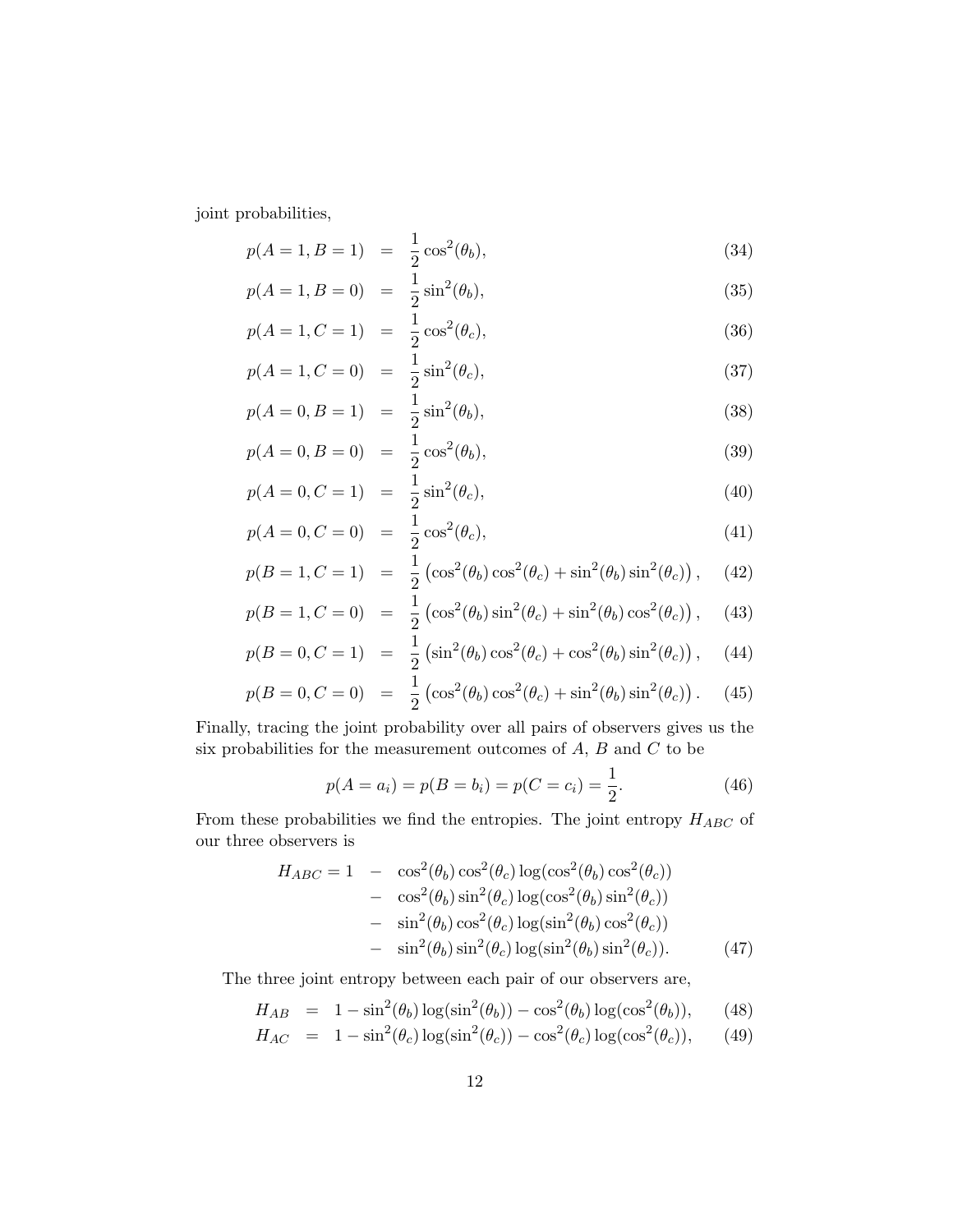$$
H_{BC} = 1 - (\cos^2(\theta_b)\cos^2(\theta_c) + \sin^2(\theta_b)\sin^2(\theta_c))
$$
  
\n
$$
\log(\cos^2(\theta_b)\cos^2(\theta_c) + \sin^2(\theta_b)\sin^2(\theta_c))
$$
  
\n
$$
- (\sin^2(\theta_b)\cos^2(\theta_c) + \cos^2(\theta_b)\sin^2(\theta_c))
$$
  
\n
$$
\log((\sin^2(\theta_b)\cos^2(\theta_c) + \cos^2(\theta_b)\sin^2(\theta_c)).
$$
 (50)

and finally the three entropies of our observers are equal

$$
H_A = H_B = H_C = 1\tag{51}
$$

The lengths of the three edges of the triangle formed by A, B and C for this  $|GHZ\rangle$  state can be calculated using these entropies and Eq. [13.](#page-7-0) Similarly, the entropic area is defined using Eq. [16](#page-8-0) and the relation for conditional entropy in Eq. [12.](#page-7-1)

We use the same procedure when we calculate the information geometry for the two–qubit and three–qubit Werner state in the next section, as well as for the four–qubit Werner state. The procedure is the same for higher dimensional multipartite states.

# <span id="page-12-0"></span>IV. Reactivity as a measure for quantum correlation

In Sec. [I](#page-1-0) we made reference to numerous measures of quantum correlation for a two–qubit states, and we highlighted two of them, discord and concurrence. In this section, we define our geometric measure of correlation that we call quantum reactivity. We also show that reactivity yields results that are qualitatively similar to the other measures. We demonstrate this for a spectrum of known states. However, unlike discord and concurrence, our measure allows is straightforwardly scalable to a higher number of qubits.

Reactivity of a chemical agent is naturally defined as the ratio of its surface area to volume, and is related to its curvature. We adopt the same definition, and apply it to the information area and volumes outlined in Sec. [II](#page-5-0) through Eqs. [16-](#page-8-0)[17](#page-8-1) and their extensions to higher dimensions in [\[19\]](#page-22-0). In particular, a natural definition of curvature–based reactivity can be defined for an d–qubit simplectic geometry as

<span id="page-12-1"></span>
$$
\mathcal{R} := \frac{\langle \lambda \rangle_{\mathcal{M}}}{\langle \lambda \rangle_{\mathcal{M}}}.
$$
\n(52)

The brackets,  $\langle d \rangle_{\mathcal{M}}$ , denote the volume–averaged mean of the information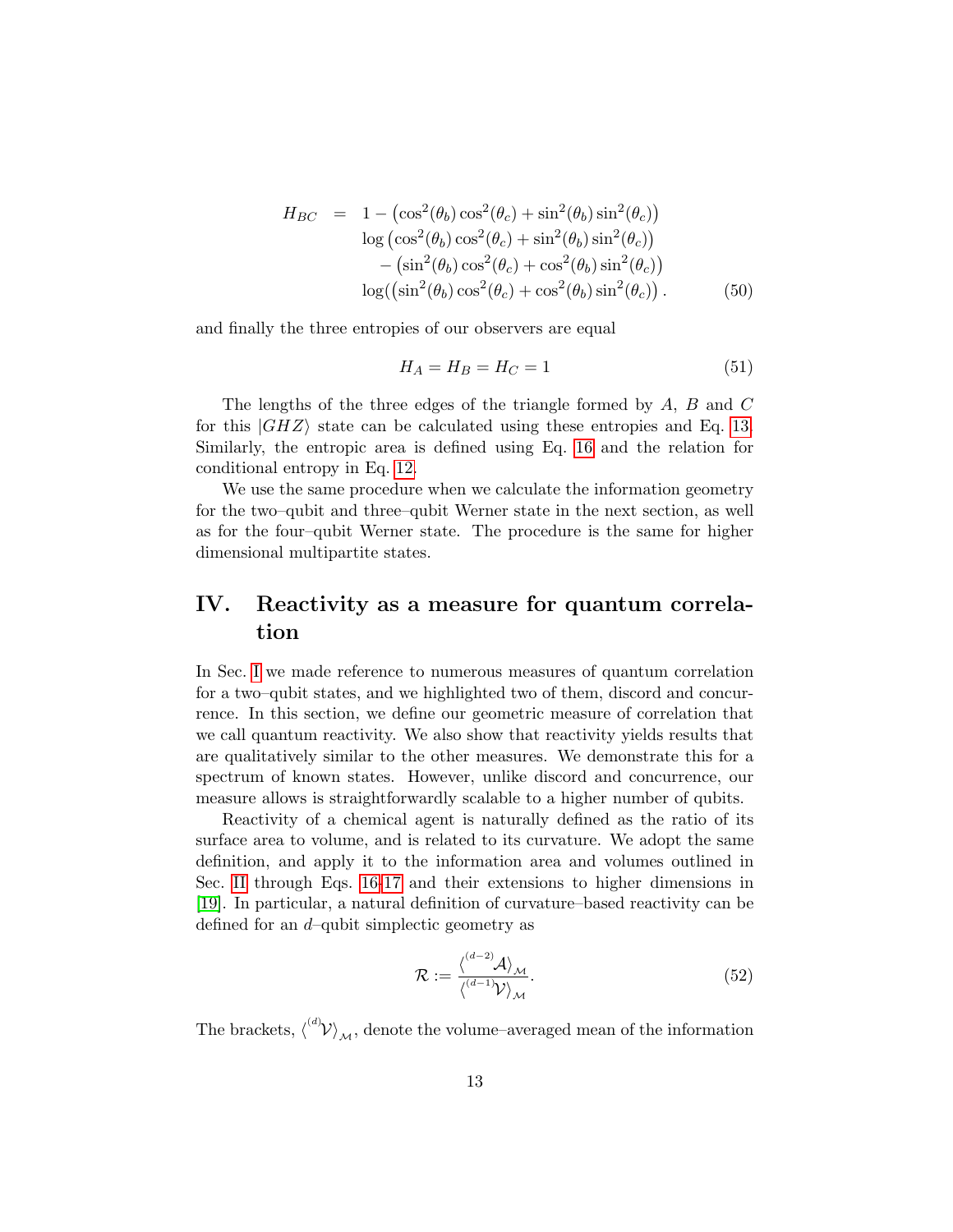volume, <sup>(d)</sup> $V$ , over all possible measurements M. In particular,

$$
\langle^{\langle d\rangle} \mathcal{V} \rangle_{\mathcal{M}} := \frac{1}{V_{\mathcal{M}}} \left( \int_{\mathcal{M}} {}^{\langle d\rangle} \mathcal{V} \right), \tag{53}
$$

and  $V_{\mathcal{M}} = \langle 1 \rangle_{\mathcal{M}} = (2\pi^2)^d$  is the volume of the "space of measurements." Here we have, without loss of generalization, fixed one of the detectors at a fixed point on its Block sphere. We integrate over all measurement settings on the remaining  $(d-1)$  qubits.

Our proposed geometrical measure of correlation satisfies the following properties:

- 1. This geometrical measure is monotonically increasing as quantum correlation increases.
- 2. This geometrical measure is invariant under unitary LOCC's.
- 3. This geometrical measure is non-increasing under LOCC's.
- 4. The maximum bound on this curvature can't be obtained using only classical correlation.

These properties have been reported in an accompanying manuscript.[\[20\]](#page-22-1)

In the next three subsections, we examine the reactivity for the following states: (1) the mixed bipartite Werner state; (2) the mixed three–qubit Werner state and a less–correlated modified–Werner state; and finally (3) the four-qubit generalization of the Werner state.

#### <span id="page-13-0"></span>IV.1 Reactivity of a bipartite Werner State

For illustrative purposes, we first consider the reactivity of the bipartite Werner state. This state has a controllable parameter,  $\lambda$ , that governs the degree of entanglement and quantum correlation,

<span id="page-13-1"></span>
$$
\rho_{Werner} = \lambda \left| \psi_{singlet} \right\rangle \left\langle \psi_{singlet} \right| + \frac{1 - \lambda}{4} I. \tag{54}
$$

This state is separable when  $\lambda \leq 1/3$ , totally mixed when  $\lambda = 0$  and the maximally entangled singlet state when  $\lambda = 1.5$ [\[28\]](#page-22-9)

We imagine that an observer Alice  $(A)$  makes measurements on one to the qubits, and BoB  $(B)$  makes measurements on the other qubit. Without loss of generalization we can permanently fix the Stokes parameters of A to zero, i.e.  $\theta_a = \varphi_a = 0$ . However, B makes measurements over his Bloch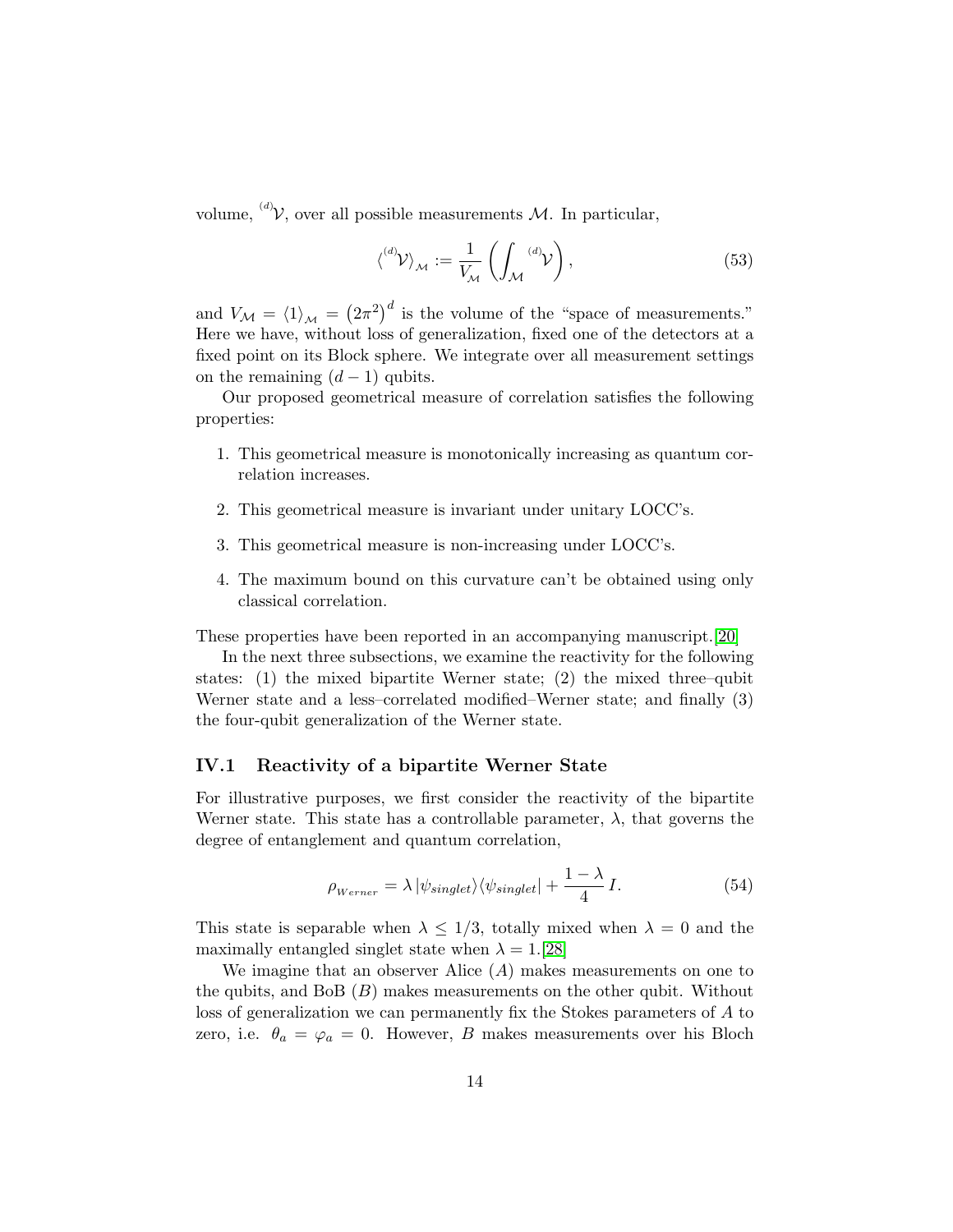sphere with each measurement characterized by its two Stokes angles  $\theta_b$ and  $\varphi_b$ . The reactivity is defined on the emergent geometry of the space of measurements. While reactivity may be more intuitive when applied to a four–qubit state; nevertheless, we can apply this to a two–qubit state equally well by using Eq. [52](#page-12-1) with  $d = 2$ , where we find

$$
\mathcal{R} := \frac{1}{\langle D_{AB} \rangle_{\mathcal{M}}}.\tag{55}
$$

Here the weighted average of the distance is defined over the 2–dimensional Bloch–sphere measurements,

$$
\langle D_{AB} \rangle_{\mathcal{M}} = \frac{1}{V_{\mathcal{M}}} \left( \int_{\mathcal{M}} \mathcal{D}_{AB} \right) := \frac{1}{2\pi^2} \int_0^{\pi} \int_0^{2\pi} \mathcal{D}_{AB}(\theta_b, \varphi_b) \, d\theta_b d\varphi_b. \tag{56}
$$

and yields the reactivity defined over all possible relative combinations of detector orientations  $(\mathcal{M})$  for A and B.

Each value  $\lambda$  of the entanglement parameter in Eq. [54](#page-13-1) yields a unique value for the reactivity,  $\mathcal{R}$ . The function  $\mathcal{R}(\lambda)$  with respect to correlation parameter  $\lambda$  is a monotonically increasing function as illustrated in Fig. [1.](#page-2-0) Its minimum is the totally mixed state  $\rho_{Werner}(\lambda = 0) = \frac{1}{4}I$ , and it obtains its max value at  $\lambda = 1$  when the state is the maximally entangled singlet state,  $|\psi_{sinulet}\rangle$ . As our state gets more correlated as  $\lambda$  increases the geometry of the space of measurements is more reactive (or curved).

The behavior of the reactivity measure shares the essential characteristics of Zurek & Ollivier's discord measure as illustrated in Fig. [1.](#page-2-0) We plotted a linear transformation of the reactivity to make  $\mathcal{R}(0) = 0$  (totally mixed)and  $\mathcal{R}(1) = 1$  (maximally entangled bipartite state). Both discord and reactivity yield non-zero quantum correlations even below  $\lambda = 1/3$  when concurrence shows us that there is no entanglement. Quantum correlation can still exist even in separable states that are not entangled can contain quantum correlations, and this stronger than classical correlation may be advantageous for some quantum computing applications, e.g. quantum non–locality without entanglement  $[2, 4, 3, 5]$  $[2, 4, 3, 5]$  $[2, 4, 3, 5]$  $[2, 4, 3, 5]$ . In addition it was demonstrated that separable states can potentially scale more favorably than classically allowed [\[6\]](#page-21-0). We emphasize that even though the behavior of discord and reactivity are qualitatively similar, that the two measures of quantum correlation are fundamentally different, and this difference may be useful.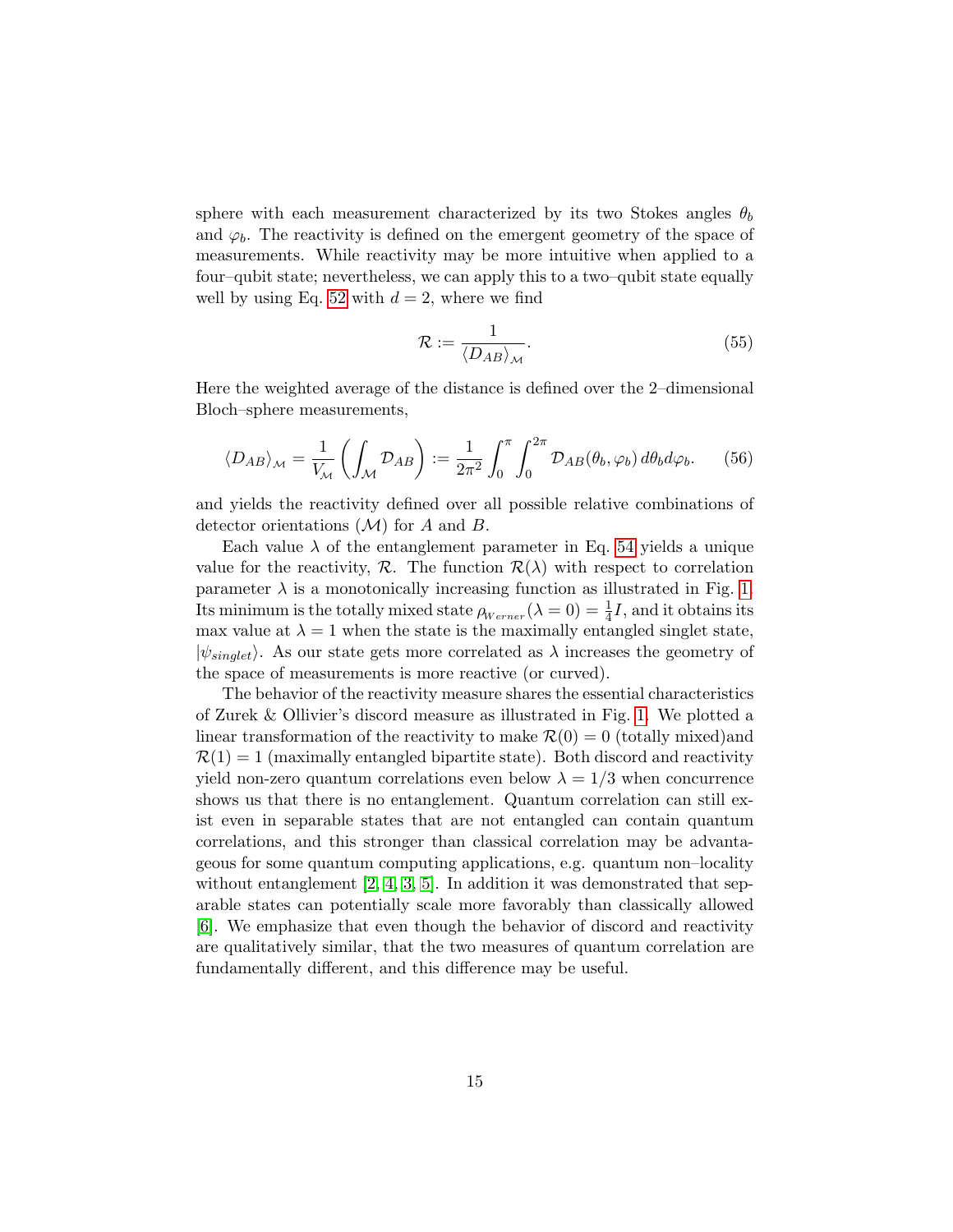#### <span id="page-15-2"></span>IV.2 Reactivity of the tripartite Werner State and modified Werner State

In this section, we explore the behavior of reactivity for two different tripartite states, the Werner state and a modified Werner state. Both states are mixed states. The density matrix for the three–qubit Werner state

<span id="page-15-0"></span>
$$
\rho_1 = \lambda |GHZ\rangle\langle GHZ| + \frac{1-\lambda}{8}I\tag{57}
$$

is constructed as a weighted sum of the density matrix for the maximally entangled  $|GHZ\rangle$  state,

$$
|GHZ\rangle = \frac{1}{\sqrt{2}}\left(|000\rangle + |111\rangle\right),\tag{58}
$$

and the totally mixed state I. When  $\lambda = 0$  the state is the separable mixed state with least correlation and when  $\lambda = 1$  it is the maximally entangled state. The parameter  $\lambda$  is the entanglement parameter. We compare the reactivity for this Werner state and a modified Werner state. The density matrix for the modified Werner state is based on the less–entangled  $|W\rangle$ state, where

<span id="page-15-1"></span>
$$
\rho_2 = \lambda \left| W \right\rangle \left\langle W \right| + \frac{1 - \lambda}{8} I. \tag{59}
$$

Here too, this density matrix is constructed as a weighted sum of the density matrix for the less–entangled  $|W\rangle$  state,

$$
|W\rangle = \frac{1}{\sqrt{3}} (|001\rangle + |010\rangle + |100\rangle), \qquad (60)
$$

and the uncorrelated mixed state I. When  $\lambda = 0$  the state is the maximally mixed state and when  $\lambda = 1$  it is the highly–entangled  $|W\rangle$  state.

The three–qubit reactivity is equally- well defined defined over the "space of measurements" on an ensemble of identically–prepared quantum states made by three observers,  $A, B$  and  $C$ . The reactivity is defined by Eq. [52](#page-12-1) by setting  $d = 3$ . The three observers form a triangle. As they record their measurements from an ensemble of identically–prepared quantum states they will generate a joint probability distribution

$$
p(A = a_i, B = b_i, C = c_i),
$$
\n(61)

from whence we can calculate all the entropies  $(H_A)$ , joint entropies  $(H_{AB})$ and  $H_{ABC}$ ) and conditional entropies  $(H_{A|B} \text{ and } H_{A|BC})$  as we did in Sec. [III.](#page-9-0)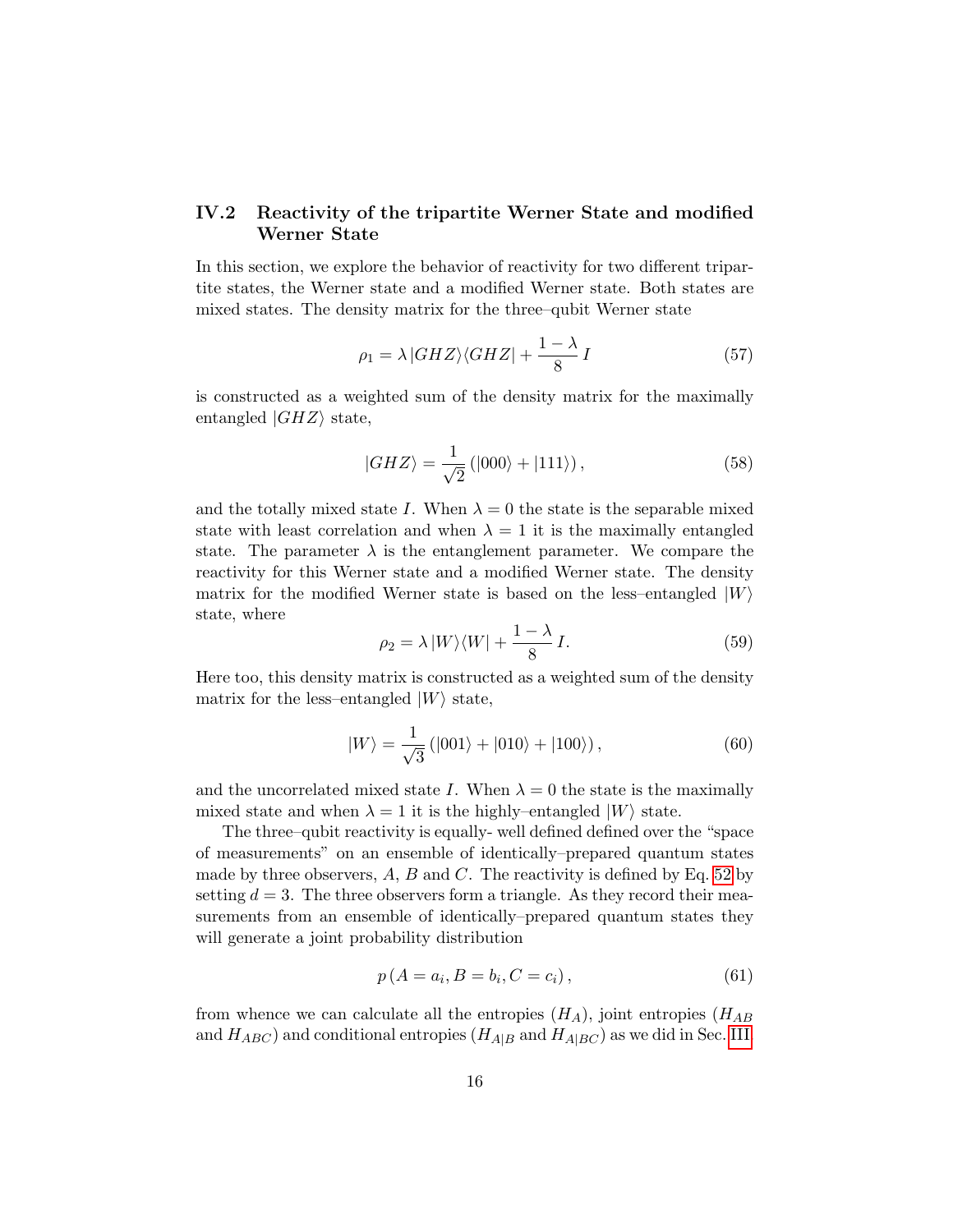These entropies define the information distance and area using Eqs. [13](#page-7-0) and [16;](#page-8-0) respectively. Then the reactivity for this qutrit system is defined to be the ratio of the weighted average of the perimeter of the triangle given by Eq. [13](#page-7-0)

$$
\langle \mathcal{P} \rangle_{\mathcal{M}} = \langle \mathcal{D}_{AB} + \mathcal{D}_{AC} + \mathcal{D}_{BC} \rangle_{\mathcal{M}} \tag{62}
$$

to the weighted average of the area of the triangle given by Eq. [16](#page-8-0)

$$
\langle \mathcal{A} \rangle_{\mathcal{M}} := \frac{1}{V_{\mathcal{M}}} \left( \int_{\mathcal{M}} \mathcal{A} \right), \tag{63}
$$

where

$$
\mathcal{R} := \frac{\langle \mathcal{P} \rangle_{\mathcal{M}}}{\langle \mathcal{A} \rangle_{\mathcal{M}}}.
$$
\n(64)

Here the averages are taken over over all detector settings M with  $V_M$  =  $(2\pi^2)^2$  for the area and  $V_M = (2\pi^2)$  for the perimeter. Without loss of generalization we can again set A's detector at  $\theta_a = \varphi_a = 0$  for all measurements. The integration that defines the reactivity will then be a function of the four Stokes parameters for B and C, namely  $\theta_b$ ,  $\varphi_b$  and  $\theta_c$ ,  $\varphi_c$ ; respectively. Fig. [3](#page-17-0) illustrates the relationship of the reactivity for the Werner state and the modified Werner state. The curve for the modified Werner state in Fig. [3](#page-17-0) lies below the Werner state. This is intuitive as there is more entanglement in the  $|GHZ\rangle$  state than in the  $|W\rangle$  state.

#### IV.3 Reactivity for the Four Qubit Werner State

Reactivity is scalable in the number of qubits in the sense that it is an analytic function of the volume and its bounding surface. It is straight– forwardly extendable to higher dimensions. We demonstrate the scaling to higher number of qubits by calculating the reactivity for a four–qubit state. In particular, we examine tin the section the four–qubit Werner state

<span id="page-16-0"></span>
$$
\rho_{Werner} = \lambda |GHZ_4\rangle\langle GHZ_4| + \frac{1-\lambda}{16}I,\tag{65}
$$

where

$$
|GHZ_4\rangle = \frac{1}{\sqrt{2}} (|0000\rangle + |1111\rangle). \tag{66}
$$

For this state we will have four observers A, B, C and E measuring this state. They form a tetrahedron as illustrated in Fig. [2.](#page-6-0) Once again, and without loss of generality, we can permanently align A's detector along the z-axis and calculate the joint probability distributions  $p_{ABCDE}$  from the measurements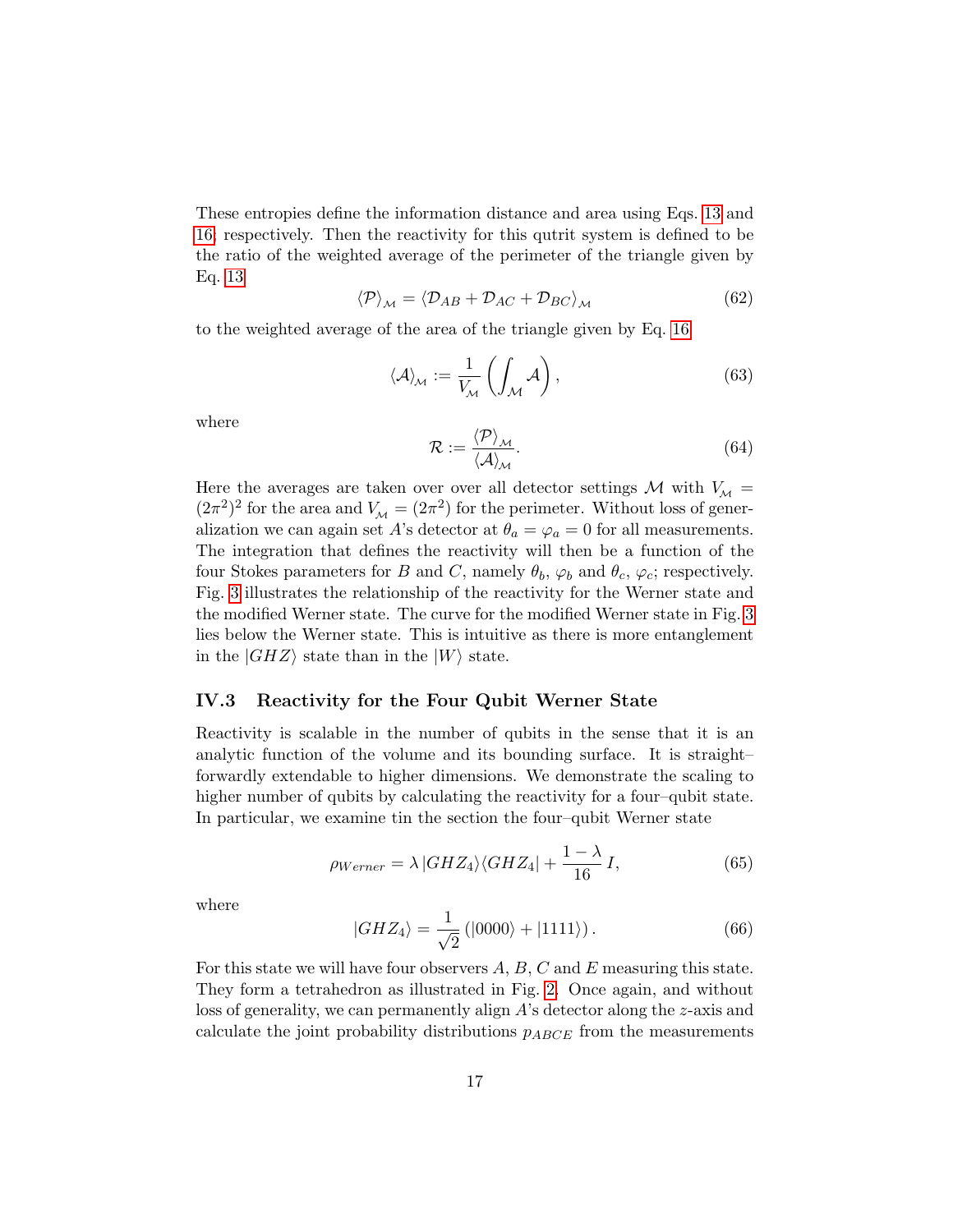

<span id="page-17-0"></span>Figure 3: The reactivity,  $R$  is plotted as a function of the entanglement parameter  $\lambda$  for the three–qubit Werner state(solid line) defined by Eq. [57,](#page-15-0) and the less correlated modified Werner State(dashed line) defined in Eq. [59.](#page-15-1) The modified Werner state is formed using the  $|W\rangle$  state instead of maximally– entangled qutrit  $|GHZ\rangle$  state.

on an ensemble of identically prepared states made by  $B, C$  and  $E$ . From this distribution we can define all the entropies as well as the information volume and the surface area for this tetrahedral geometry. This calculation mirrors the calculation we did in Sec. [IV.2](#page-15-2) except it is in one higher dimension. The reactivity for this four–qubit system is defined to be the ratio of the weighted average of the tetrahedrons surface to the weighted average of the tetrahedral volume. The weighted average of the surface is the sum of the weighted average of the four bounding triangle areas

$$
\langle S \rangle_{\mathcal{M}} = \langle \mathcal{A}_{ABC} + \mathcal{A}_{ABE} + \mathcal{A}_{ACE} + \mathcal{A}_{BCE} \rangle_{\mathcal{M}}.
$$
 (67)

where each of the weighted triangle areas is given bu Eq. [16.](#page-8-0) The weighted average of the tetrahedral volume is given by Eq. [17](#page-8-1) and gives

$$
\langle \mathcal{V} \rangle_{\mathcal{M}} := \frac{1}{V_{\mathcal{M}}} \left( \int_{\mathcal{M}} \mathcal{A} \right), \tag{68}
$$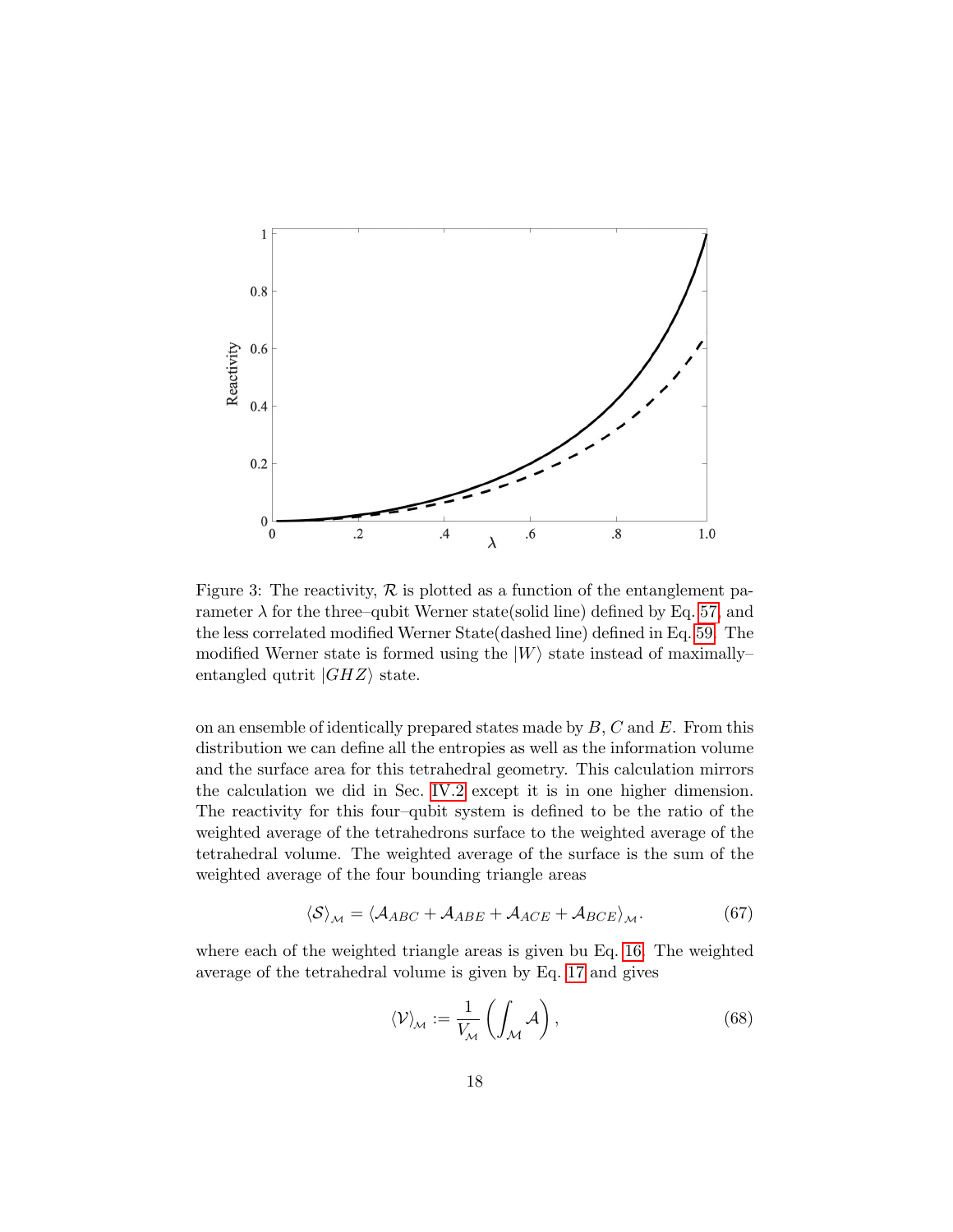Where  $V_M = (2\pi^2)^3$ . We obtain the reactivity for this qutrit state

<span id="page-18-0"></span>
$$
\mathcal{R} := \frac{\langle \mathcal{S} \rangle_{\mathcal{M}}}{\langle \mathcal{V} \rangle_{\mathcal{M}}}.
$$
\n(69)

using Eq. [52](#page-12-1) with  $d = 4$ . Here the averages are taken over over all detector settings relative to A that forms the "space of measurements"  $\mathcal{M}$ . The integration that defines the reactivity will then be a function of the six Stokes parameters for B, C and E, namely  $\theta_b$ ,  $\varphi_b$ ,  $\theta_c$ ,  $\varphi_c$  and  $\theta_e$ ,  $\varphi_e$ ; respectively.

We showed that an increase in the entanglement and correlation parameter  $\lambda$  for the four–qubit Werner state yields correctly an increase in its degree of correlation as a function of  $\lambda$ . The reactivity in Eq. [69](#page-18-0) monotonically increases. This is illustrated in Fig. [4.](#page-18-1) This is consistent with our results for the two–qubit example in Sec. [IV.1](#page-13-0) where an increase in entanglement parameter gives a corresponding increase in curvature.



<span id="page-18-1"></span>Figure 4: A plot of the reactivity (Eq. [69\)](#page-18-0) for the 4–qubit Werner state (Eq. [65\)](#page-16-0) as a function of the entanglement parameter  $\lambda$ . The reactivity was scaled with an affine transform so that  $\mathcal{R}(\lambda = 0) = 0$  and  $\mathcal{R}(\lambda = 1) = 1$ This example illustrates the scalability of the reactivity and that it yields a monotonically–increasing function in entanglement.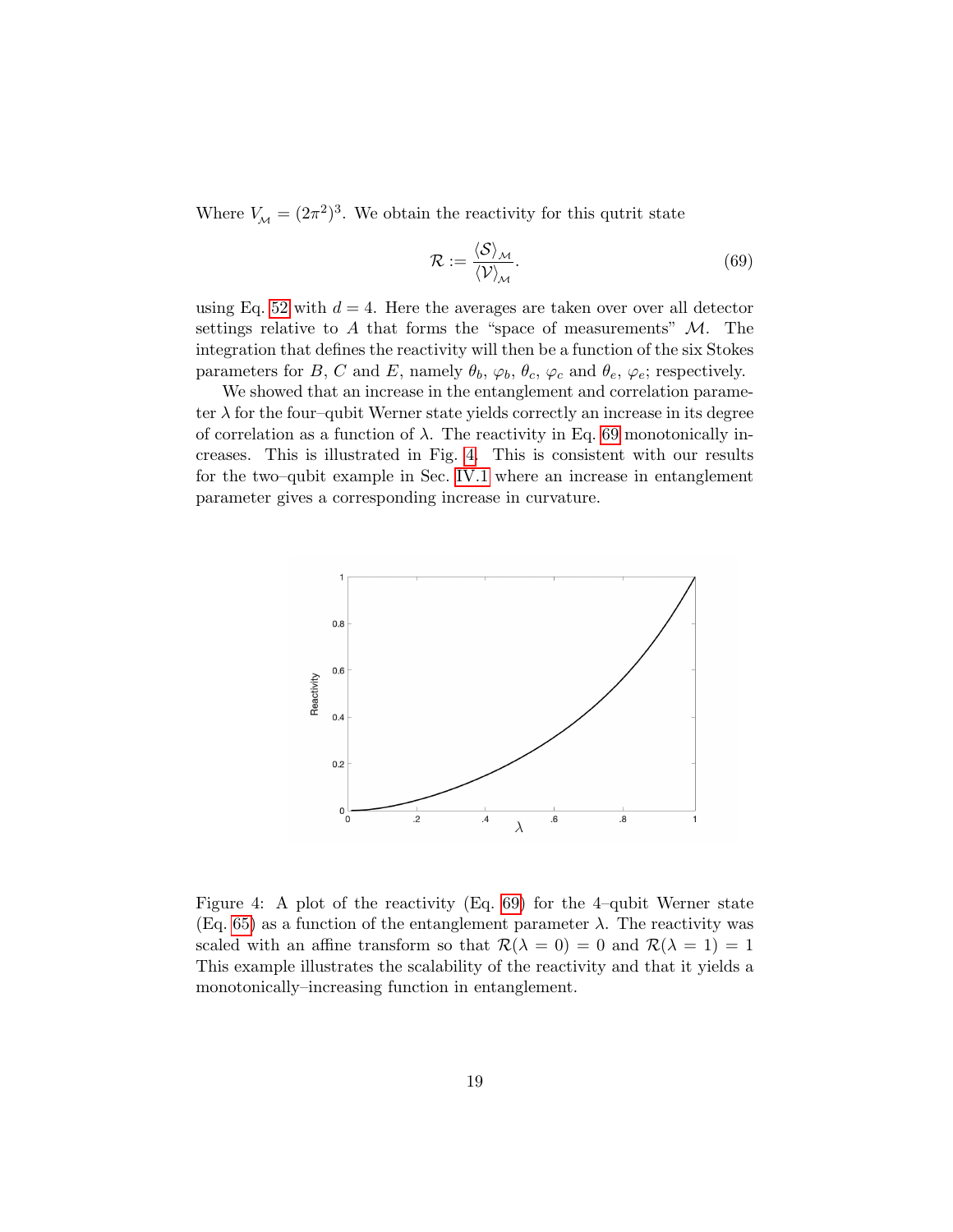## <span id="page-19-0"></span>V. Conclusion

We show in this paper that there is a suitable monotonic relationship between quantum correlation and reactivity. This geometric definition is based on measurement outcomes and gives us the opportunity to find a degree of quantum correlation emerging from its associated information geometry.

We show for the two–qubit Werner state that the reactivity qualitatively agrees with discord, although they are fundamentally different. In Fig. [1](#page-2-0) we compare concurrence and discord with our definition of reactivity for this mixed state. While concurrence provides a measure for entanglement in that it is zero for separable states, it may be difficult to implement for higherdimensional multipartite states. Both discord and reactivity are measures for quantum correlation and not entanglement. Discord will always be an upper bound for reactivity; however, it may increase under LOCC in some cases [\[12\]](#page-21-6). Reactivity is non-increasing under LOCC [\[20\]](#page-22-1).

Reactivity is defined by a a weighted average of the surface–to–volume ratio over the space of measurements, and it appears to give us the opportunity to calculate a suitable degree of quantum correlation for higherdimensional qudit states. It is scalable to multipartite systems in the sense that it can be extended to a larger number of qubits. As a measure of correlation, it has the advantage of being interpretation free unlike quantum discord for multipartite states. Its is a relatively straightforward analytic function of the joint probability distribution. Reactivity does not require any global minimization procedure or matrix inversion. In other words, it appears to us to be relatively easy to calculate in comparison to other measures of correlation. However, the computational complexity of reactivity is dominated by the computation of the joint entropy over all the observers measurement outcomes and scales exponentially in  $d$  for a  $d$ -qubit quantum network. Nevertheless, this measure of quantum correlation appears to satisfy the properties required of such a measure, and perhaps it can be used as a mathematical tool to prove theorems in quantum computation?

There are many questions remaining for us to explore, e.g.

- Is it possible to calculate reactivity to high fidelity by using a random configurations of detectors for large multipartite systems?
- Can we couple our choice of measurements conditioned on previous measurements to probe quantum entanglement in quantum networks?
- Can we examine coarse-grained measurements of our qudit network, and its possible partitions?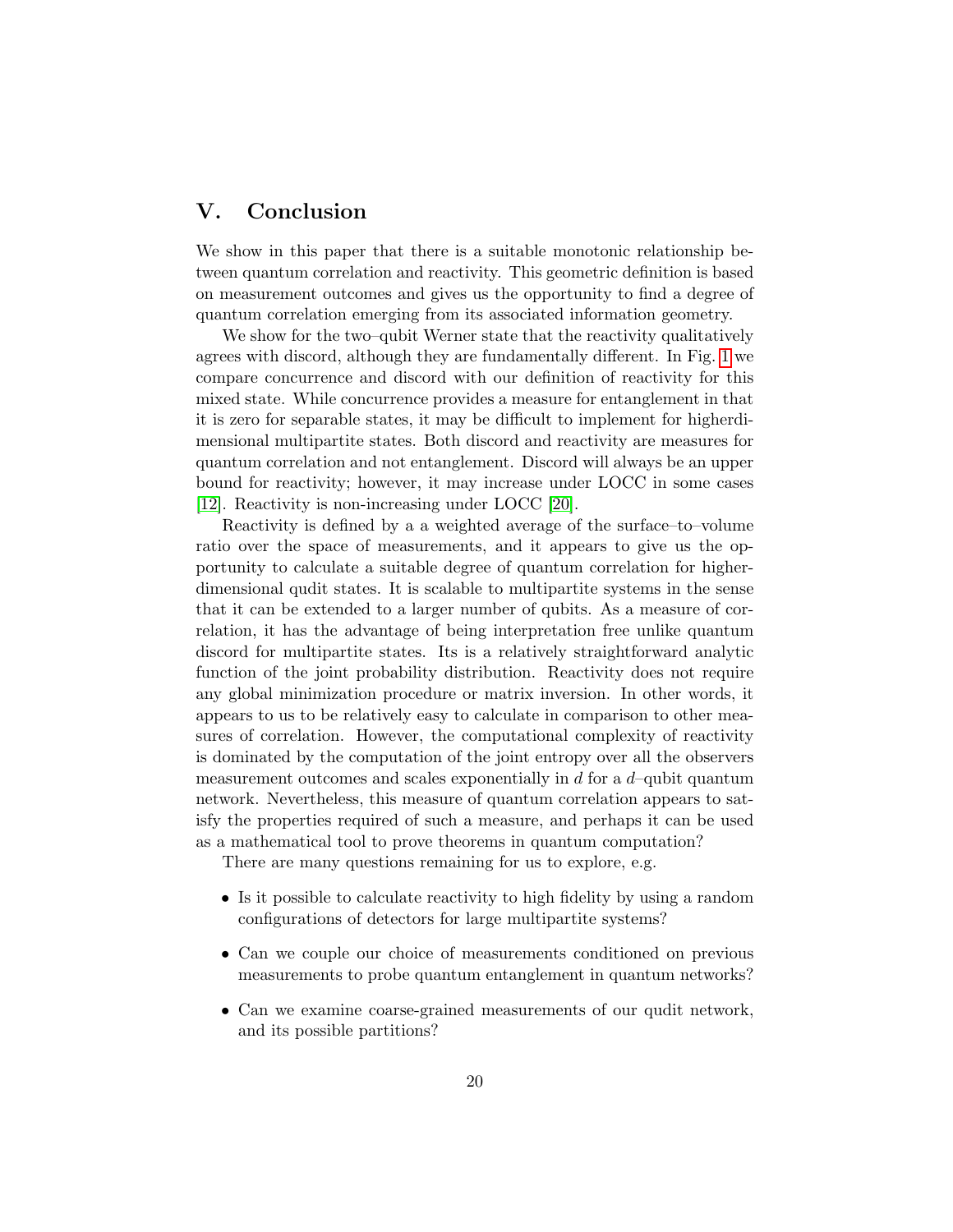- Can we use a neural network or artificial intelligence algorithm to probe optimal measurements to conduct on our quantum network?
- Is there a generalization of the Quantum Sanov's Theorem that will give exponential convergence in the fidelity of our measure of correlation?[\[11,](#page-21-5) [18\]](#page-21-12)
- Does discord and reactivity capture the same aspects of quantum correlation?

Answering such questions would be important for quantifying the computational complexity of this method.

### VI. Acknowledgments

PMA and WAM would like thank support from the Air Force Office of Scientific Research (AFOSR). WAM research was supported under AFOSR/AOARD grant #FA2386-17-1-4070. WAM wished to thank the Griffiss Institute and AFRL/RI for support under the Visiting Faculty Research Program. Any opinions, findings, conclusions or recommendations expressed in this material are those of the author(s) and do not necessarily reflect the views of AFRL.

### References

- <span id="page-20-0"></span>[1] J. Preskill, Quantum computing and the entanglement frontier, Rapporteur talk at the 25th Solvay Conference on Physics ("The Theory of the Quantum World"), 19-22 October 2011; [arXiv:1203.5813](http://arxiv.org/abs/1203.5813) [quantph].
- <span id="page-20-1"></span>[2] C. H. Bennett, D. P. DiVincenzo, C. A. Fuchs, T. Mor, E. Rains, P. W. Shor, J. A. Smolin, and W. K. Wootters, *Phys. Rev.* A 59, 1070 (1999).
- <span id="page-20-3"></span>[3] M. Horodecki, P. Horodecki, R. Horodecki, J. Oppenheim, A. Sen, U. Sen, and B. Synak-Radtke, Phys. Rev. A 71, 062307 (2005).
- <span id="page-20-2"></span>[4] M. Ali, A. R. P. Rau, and G. Alber, *Phys. Rev.* **A 81**, 042105 (2010); Erratum Phys. Rev. A 82, 069902 (2010).
- <span id="page-20-4"></span>[5] J. Niset and N. J. Cerf, *Phys. Rev.* **A 74**, 052103 (2006).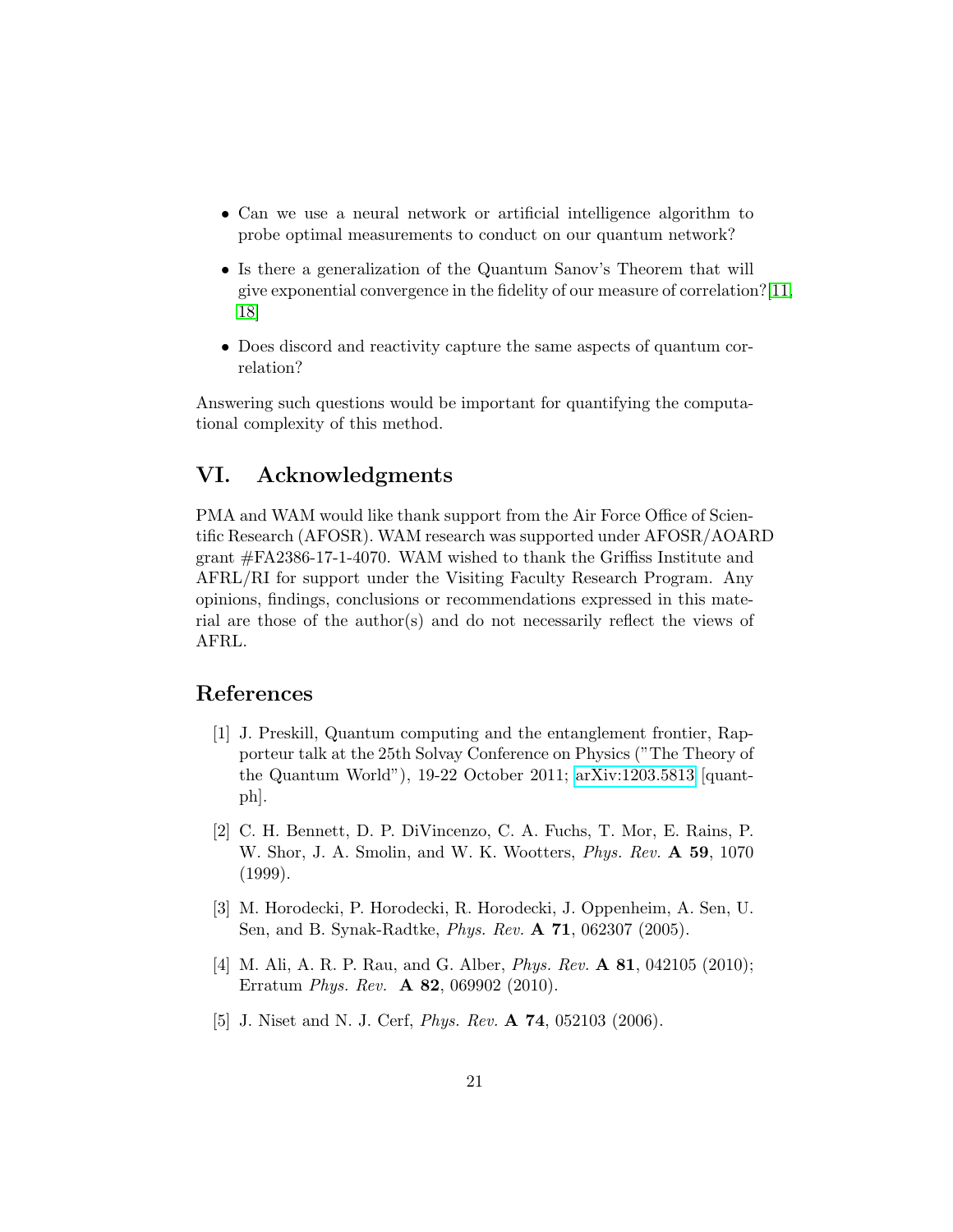- <span id="page-21-0"></span>[6] B. P. Lanyon, M. Barbieri, M. P. Almeida, and A. G. White, Phys. Rev. Lett. 101, 200501 (2008).
- <span id="page-21-1"></span>[7] A. K. Ekert , "Quantum cryptography based on Bells theorem," Phys. Rev. Lett. 67, 661 (1991).
- <span id="page-21-2"></span>[8] C. H. Bennett and S. J. Wiesner, "Communication via one- and two-particle operators on Einstein-Podolsky-Rosen states," Phys. Rev. Lett. **69**, 2881 (1992).
- <span id="page-21-3"></span>[9] C. H. Bennett, G. Brassard, C. Crpeau, R. Jozsa, A. Peres, and W. K. Wootters, "Teleporting an unknown quantum state via dual classical and Einstein–Podolsky–Rosen channels," Phys. Rev. Lett. 70, 1895 (1993).
- <span id="page-21-4"></span>[10] R. Cleve and H. Buhrman, "Substituting quantum entanglement for communication," Phys. Rev. A 56, 1201 (1997).
- <span id="page-21-5"></span>[11] V. Vedral, M. B. Plenio, K. Jacobs, and P. L. Knight, "Statistical inference, distinguishability of quantum states, and quantum entanglement," Phys. Rev. A56, n.6 (1997) 4452.
- <span id="page-21-6"></span>[12] R. Horodecki, P. Horodecki, M. Horodecki, and K. Horodecki, "Quantum entanglement," Mod. Phys. 81, 865 (2009).
- <span id="page-21-7"></span>[13] Scott Hill and William K. Wootters, "Entanglement of a Pair of Quantum Bits," Phys. Rev. Lett. 78, 5022 (1997).
- <span id="page-21-8"></span>[14] Harold Ollivier and Wojciech H. Zurek, "Quantum Discord: A Measure of the Quantumness of Correlations," Phys. Rev. Lett. 88, 017901 (2001).
- <span id="page-21-9"></span>[15] G. Alber, T. Beth, M. Horodecki, P. Horodecki, R. Horodecki, M. Rötteler, H. Weinfurter, R. Werner, and A. Zeilinger, Quantum Information (Springer-Verlag, Berlin; 2001), ch. 5.
- <span id="page-21-10"></span>[16] C. C. Rulli and M. S. Sarandy, "Global quantum discord in multipartite systems," em Phys. Rev. bf A 84, 042109 (2011).
- <span id="page-21-11"></span>[17] B. W. Schumacher, "Information and quantum nonseparability," Phys. *Rev.* **A** 44, 7047 (1991).
- <span id="page-21-12"></span>[18] W. A. Miller, "Quantum Information Geometry in the Space of Measurements," *Proc. SPIE* **10660** (2018) 16.